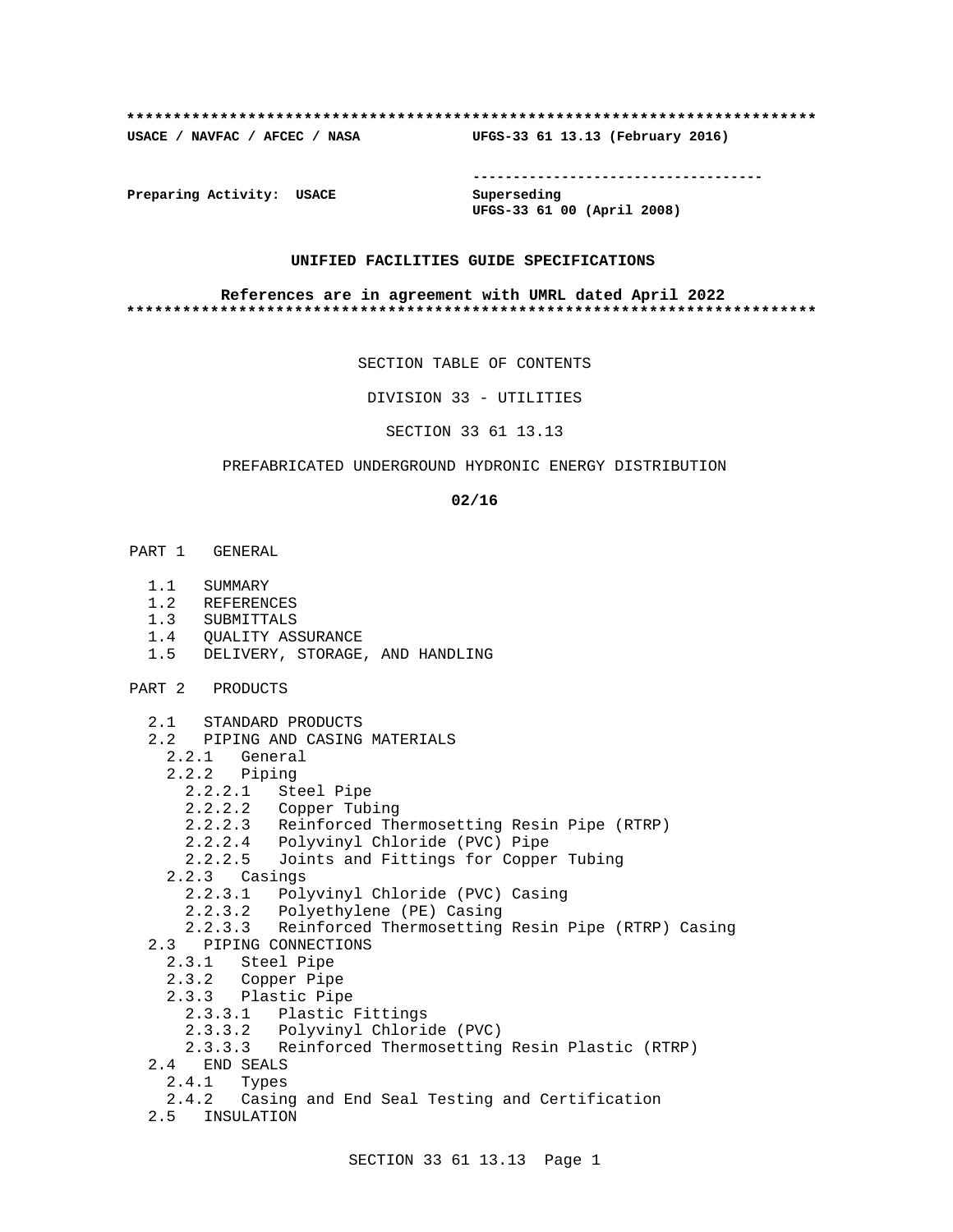- 2.5.1 Factory Applied Insulation
- 2.5.2 Field Applied Insulation<br>2.6 CONCRETE VALVE MANHOLES
- 2.6 CONCRETE VALVE MANHOLES<br>2.7 PIPING AND EOUIPMENT IN
- 2.7 PIPING AND EQUIPMENT IN VALVE MANHOLES
- 2.8 TREATED WATER
- PART 3 EXECUTION
	- 3.1 EXAMINATION
	- 3.2 INSTALLATION
	- 3.3 PIPING SYSTEMS
		- 3.3.1 Buried Insulated Systems
		- 3.3.2 Buried Un-insulated Systems
	- 3.4 VALVE MANHOLES AND PIPING EQUIPMENT IN VALVE MANHOLES
	- 3.5 THRUST BLOCKS
	- 3.6 INSTALLATION OF PIPING SYSTEMS
		- 3.6.1 Pitching of Horizontal Piping
		- 3.6.2 Open Ends
		- 3.6.3 Cutting Prefabricated Piping Sections
		- 3.6.4 Joints
			-
			- 3.6.4.1 Welded Joints 3.6.4.2 Threaded Joints
			- 3.6.4.3 Grooved Mechanical Joints
			- 3.6.4.4 Brazed Joints
			- 3.6.4.5 Nonmetallic Pipe Joints
		- 3.6.5 Expansion Loops
		- 3.6.6 Anchors
		- 3.6.7 Field Casing Closures
		- 3.6.8 Underground Warning Tape
		- 3.6.9 Markers for Underground Piping
	- 3.7 EARTHWORK
	- 3.8 ELECTRICAL WORK
	- 3.9 TESTING
		- 3.9.1 Metallic Pipe Welds
		- 3.9.2 Carrier Pipe Cleaning and Testing
			- 3.9.2.1 Cleaning Carrier Pipe
			- 3.9.2.2 Hydrostatic Pressure Cycling and Tests
			- 3.9.2.3 Operational Test
		- 3.9.2.4 Final Hydrostatic Test
	- 3.10 MAINTENANCE
- -- End of Section Table of Contents --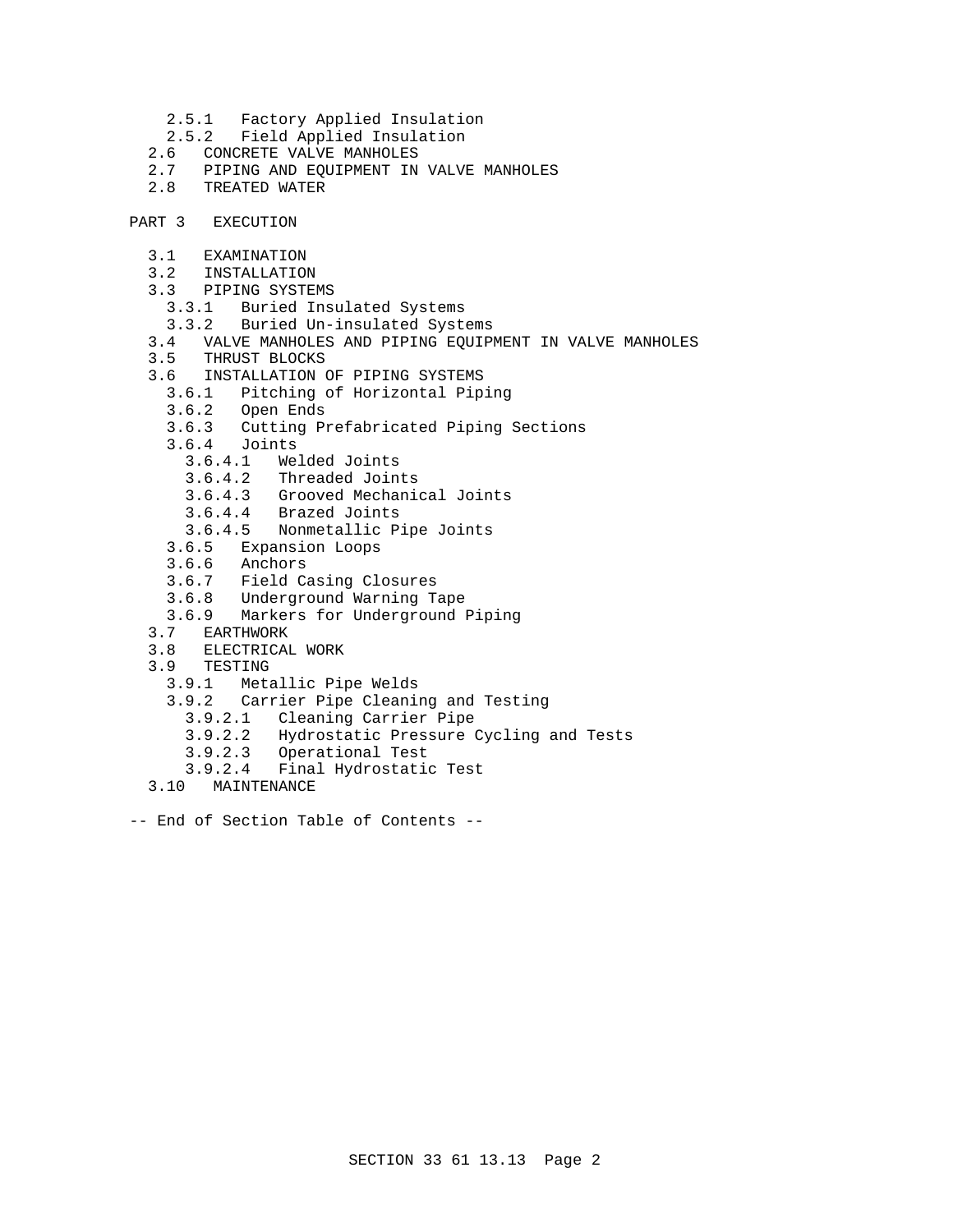**\*\*\*\*\*\*\*\*\*\*\*\*\*\*\*\*\*\*\*\*\*\*\*\*\*\*\*\*\*\*\*\*\*\*\*\*\*\*\*\*\*\*\*\*\*\*\*\*\*\*\*\*\*\*\*\*\*\*\*\*\*\*\*\*\*\*\*\*\*\*\*\*\*\***

**USACE / NAVFAC / AFCEC / NASA UFGS-33 61 13.13 (February 2016)**

**------------------------------------**

**Preparing Activity: USACE Superseding**

**UFGS-33 61 00 (April 2008)**

### **UNIFIED FACILITIES GUIDE SPECIFICATIONS**

**References are in agreement with UMRL dated April 2022 \*\*\*\*\*\*\*\*\*\*\*\*\*\*\*\*\*\*\*\*\*\*\*\*\*\*\*\*\*\*\*\*\*\*\*\*\*\*\*\*\*\*\*\*\*\*\*\*\*\*\*\*\*\*\*\*\*\*\*\*\*\*\*\*\*\*\*\*\*\*\*\*\*\***

### SECTION 33 61 13.13

PREFABRICATED UNDERGROUND HYDRONIC ENERGY DISTRIBUTION **02/16**

**\*\*\*\*\*\*\*\*\*\*\*\*\*\*\*\*\*\*\*\*\*\*\*\*\*\*\*\*\*\*\*\*\*\*\*\*\*\*\*\*\*\*\*\*\*\*\*\*\*\*\*\*\*\*\*\*\*\*\*\*\*\*\*\*\*\*\*\*\*\*\*\*\*\***

**NOTE: This guide specification covers the requirements for prefabricated underground distribution system for chilled water, low temperature hot water (less than 95 degrees C 200 degrees F) or dual temperature water.**

**Adhere to** UFC 1-300-02 **Unified Facilities Guide Specifications (UFGS) Format Standard when editing this guide specification or preparing new project specification sections. Edit this guide specification for project specific requirements by adding, deleting, or revising text. For bracketed items, choose applicable item(s) or insert appropriate information.**

**Remove information and requirements not required in respective project, whether or not brackets are present.**

**Comments, suggestions and recommended changes for this guide specification are welcome and should be submitted as a** Criteria Change Request (CCR)**. \*\*\*\*\*\*\*\*\*\*\*\*\*\*\*\*\*\*\*\*\*\*\*\*\*\*\*\*\*\*\*\*\*\*\*\*\*\*\*\*\*\*\*\*\*\*\*\*\*\*\*\*\*\*\*\*\*\*\*\*\*\*\*\*\*\*\*\*\*\*\*\*\*\***

### PART 1 GENERAL

**\*\*\*\*\*\*\*\*\*\*\*\*\*\*\*\*\*\*\*\*\*\*\*\*\*\*\*\*\*\*\*\*\*\*\*\*\*\*\*\*\*\*\*\*\*\*\*\*\*\*\*\*\*\*\*\*\*\*\*\*\*\*\*\*\*\*\*\*\*\*\*\*\*\***

**NOTE: Provide one or two sump pumps in valve manholes. Units should discharge by buried piping to the nearest storm sewer if possible. Where not economical to discharge to a storm sewer, pumps are to discharge above grade. Plan discharge locations carefully so water will not be discharged over valve manhole tops, sidewalks, etc. Check available NPSH versus required NPSH for pump selected. Coordinate power requirements with electrical designer and provide tell-tale light above ground to indicate sump pump failure. Drawings will show the following:**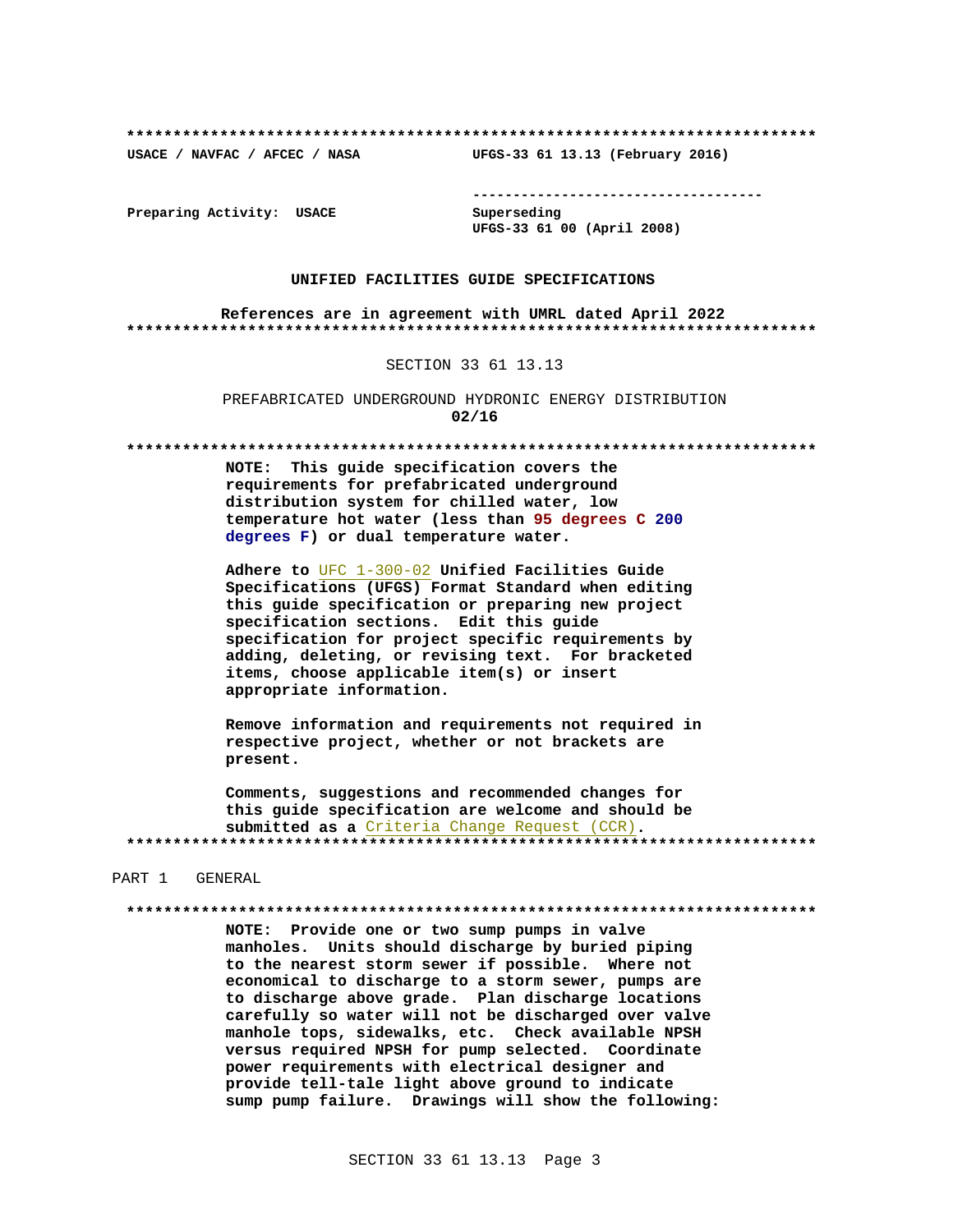**(a) a dedicated circuit**

**(b) lockable switches and circuit breakers that can both be locked "ON"**

**(c) permanent labels at key positions indicated on the drawings so that personnel can understand that the circuit should be left "ON".**

**The label shall be on a corrosion resistant metal plate and shall read as follows: "THIS CIRCUIT SUPPLIES POWER TO THE ELECTRIC SUMP PUMPS IN THE UNDERGROUND HEAT DISTRIBUTION SYSTEM. THIS CIRCUIT MUST BE "ON" AT ALL TIMES, OTHERWISE EXTENSIVE DAMAGE WILL OCCUR TO THE UNDERGROUND HEAT DISTRIBUTION SYSTEM AND PREMATURE FAILURE WILL OCCUR".**

**Where plastic chilled water piping is interconnected with heating system changeover valves, ensure that design includes means to preclude damage to plastic chilled water piping. This can be accomplished either by using changeover valves that ensure tight shut-off or by using enough metal piping on chilled water side of changeover valve to prevent damage to plastic chilled water piping. \*\*\*\*\*\*\*\*\*\*\*\*\*\*\*\*\*\*\*\*\*\*\*\*\*\*\*\*\*\*\*\*\*\*\*\*\*\*\*\*\*\*\*\*\*\*\*\*\*\*\*\*\*\*\*\*\*\*\*\*\*\*\*\*\*\*\*\*\*\*\*\*\*\***

### 1.1 SUMMARY

The system consists of a buried prefabricated [chilled water] [and] [low temperature hot water] [dual temperature] distribution system including service connections to a point 150 mm 6 inches inside of the building. The contract drawings show the specific arrangement of piping, sizes and grades of pipe, and other details. The system is designed for an operating pressure of [\_\_\_\_\_] kPa psig and an operating temperature of [[\_\_\_\_\_] degrees C F for hot water] [and] [[\_\_\_\_\_] degrees C F for chilled water].

## 1.2 REFERENCES

#### **\*\*\*\*\*\*\*\*\*\*\*\*\*\*\*\*\*\*\*\*\*\*\*\*\*\*\*\*\*\*\*\*\*\*\*\*\*\*\*\*\*\*\*\*\*\*\*\*\*\*\*\*\*\*\*\*\*\*\*\*\*\*\*\*\*\*\*\*\*\*\*\*\*\***

**NOTE: This paragraph is used to list the publications cited in the text of the guide specification. The publications are referred to in the text by basic designation only and listed in this paragraph by organization, designation, date, and title.**

**Use the Reference Wizard's Check Reference feature when you add a Reference Identifier (RID) outside of the Section's Reference Article to automatically place the reference in the Reference Article. Also use the Reference Wizard's Check Reference feature to update the issue dates.**

**References not used in the text will automatically be deleted from this section of the project specification when you choose to reconcile**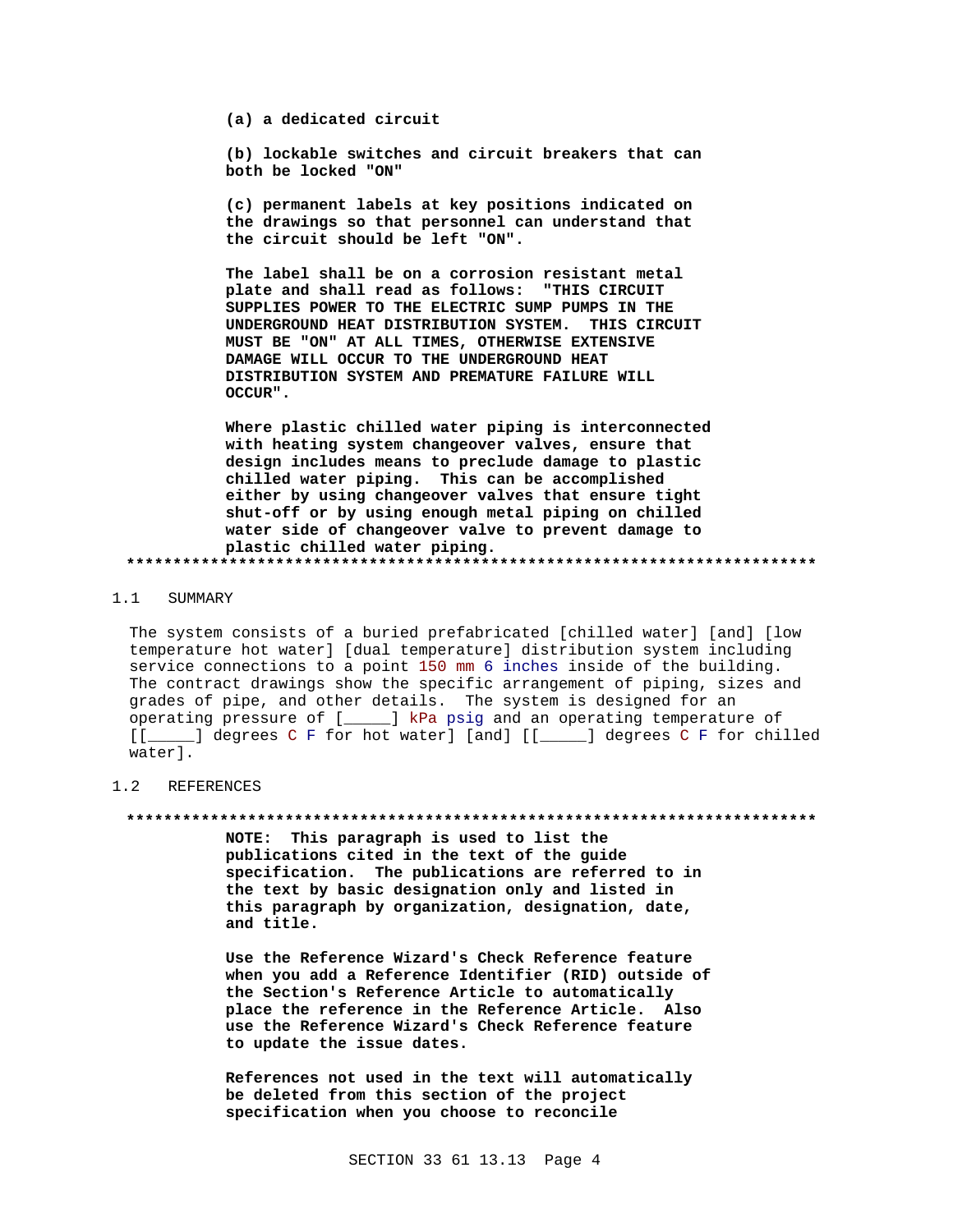## **references in the publish print process. \*\*\*\*\*\*\*\*\*\*\*\*\*\*\*\*\*\*\*\*\*\*\*\*\*\*\*\*\*\*\*\*\*\*\*\*\*\*\*\*\*\*\*\*\*\*\*\*\*\*\*\*\*\*\*\*\*\*\*\*\*\*\*\*\*\*\*\*\*\*\*\*\*\***

The publications listed below form a part of this specification to the extent referenced. The publications are referred to within the text by the basic designation only.

AMERICAN SOCIETY OF MECHANICAL ENGINEERS (ASME)

| <b>ASME B1.20.1</b>                     | (2013; R 2018) Pipe Threads, General<br>Purpose (Inch)                                                      |  |  |  |  |  |
|-----------------------------------------|-------------------------------------------------------------------------------------------------------------|--|--|--|--|--|
| <b>ASME B1.20.2M</b>                    | (2006; R 2011) Pipe Threads, 60 Deg.<br>General Purpose (Metric)                                            |  |  |  |  |  |
| <b>ASME B16.9</b>                       | (2018) Factory-Made Wrought Buttwelding<br>Fittings                                                         |  |  |  |  |  |
| <b>ASME B16.11</b>                      | (2016) Forged Fittings, Socket-Welding and<br>Threaded                                                      |  |  |  |  |  |
| <b>ASME B16.18</b>                      | (2021) Cast Copper Alloy Solder Joint<br>Pressure Fittings                                                  |  |  |  |  |  |
| <b>ASME B16.22</b>                      | (2018) Standard for Wrought Copper and<br>Copper Alloy Solder Joint Pressure Fittings                       |  |  |  |  |  |
| <b>ASME B16.26</b>                      | (2018) Standard for Cast Copper Alloy<br>Fittings for Flared Copper Tubes                                   |  |  |  |  |  |
| <b>ASME B31.1</b>                       | (2020) Power Piping                                                                                         |  |  |  |  |  |
| ASME BPVC SEC IX                        | (2017; Errata 2018) BPVC Section<br>IX-Welding, Brazing and Fusing<br>Qualifications                        |  |  |  |  |  |
| AMERICAN WATER WORKS ASSOCIATION (AWWA) |                                                                                                             |  |  |  |  |  |
| AWWA C606                               | (2015) Grooved and Shouldered Joints                                                                        |  |  |  |  |  |
| AMERICAN WELDING SOCIETY (AWS)          |                                                                                                             |  |  |  |  |  |
| AWS B2.2/B2.2M                          | (2016) Specification for Brazing Procedure<br>and Performance Qualification                                 |  |  |  |  |  |
| ASTM INTERNATIONAL (ASTM)               |                                                                                                             |  |  |  |  |  |
| ASTM A53/A53M                           | (2020) Standard Specification for Pipe,<br>Steel, Black and Hot-Dipped, Zinc-Coated,<br>Welded and Seamless |  |  |  |  |  |
| <b>ASTM A105/A105M</b>                  | (2021) Standard Specification for Carbon<br>Steel Forgings for Piping Applications                          |  |  |  |  |  |
| <b>ASTM A106/A106M</b>                  | (2019a) Standard Specification for<br>Seamless Carbon Steel Pipe for<br>High-Temperature Service            |  |  |  |  |  |
| ASTM A183                               | (2014; R 2020) Standard Specification for                                                                   |  |  |  |  |  |

SECTION 33 61 13.13 Page 5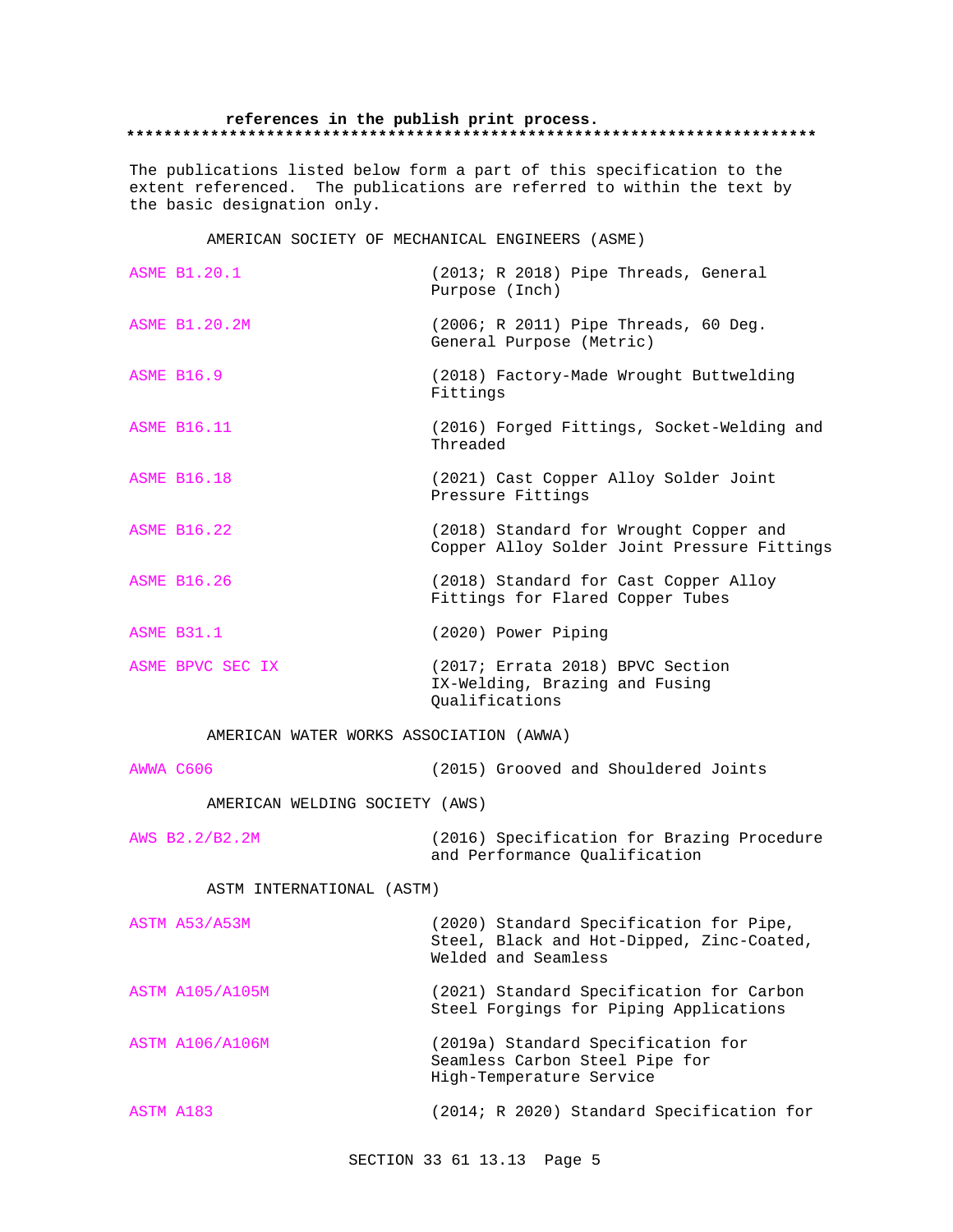|                        | Carbon Steel Track Bolts and Nuts                                                                                                            |
|------------------------|----------------------------------------------------------------------------------------------------------------------------------------------|
| <b>ASTM A234/A234M</b> | (2019) Standard Specification for Piping<br>Fittings of Wrought Carbon Steel and Alloy<br>Steel for Moderate and High Temperature<br>Service |
| ASTM A536              | (1984; R 2019; E 2019) Standard<br>Specification for Ductile Iron Castings                                                                   |
| ASTM B62               | (2017) Standard Specification for<br>Composition Bronze or Ounce Metal Castings                                                              |
| ASTM B75/B75M          | (2020) Standard Specification for Seamless<br>Copper Tube                                                                                    |
| <b>ASTM B88</b>        | (2020) Standard Specification for Seamless<br>Copper Water Tube                                                                              |
| ASTM B88M              | (2020) Standard Specification for Seamless<br>Copper Water Tube (Metric)                                                                     |
| ASTM C518              | (2021) Standard Test Method for<br>Steady-State Thermal Transmission<br>Properties by Means of the Heat Flow Meter<br>Apparatus              |
| <b>ASTM C591</b>       | (2021) Standard Specification for Unfaced<br>Preformed Rigid Cellular Polyisocyanurate<br>Thermal Insulation                                 |
| ASTM D1384             | (2005; R 2019) Corrosion Test for Engine<br>Coolants in Glassware                                                                            |
| ASTM D1784             | (2020) Standard Specification for Rigid<br>Poly(Vinyl Chloride) (PVC) Compounds and<br>Chlorinated Poly(Vinyl Chloride) (CPVC)<br>Compounds  |
| ASTM D2000             | (2018) Standard Classification System for<br>Rubber Products in Automotive Applications                                                      |
| ASTM D2241             | (2015) Standard Specification for<br>Poly(Vinyl Chloride) (PVC) Pressure-Rated<br>Pipe (SDR Series)                                          |
| ASTM D2564             | (2020) Standard Specification for Solvent<br>Cements for Poly(Vinyl Chloride) (PVC)<br>Plastic Piping Systems                                |
| ASTM D2996             | (2017) Standard Specification for<br>Filament-Wound "Fiberglass"<br>(Glass-Fiber-Reinforced<br>Thermosetting-Resin) Pipe                     |
| ASTM D2997             | (2015) Centrifugally Cast "Fiberglass"<br>(Glass-Fiber-Reinforced<br>Thermosetting-Resin) Pipe                                               |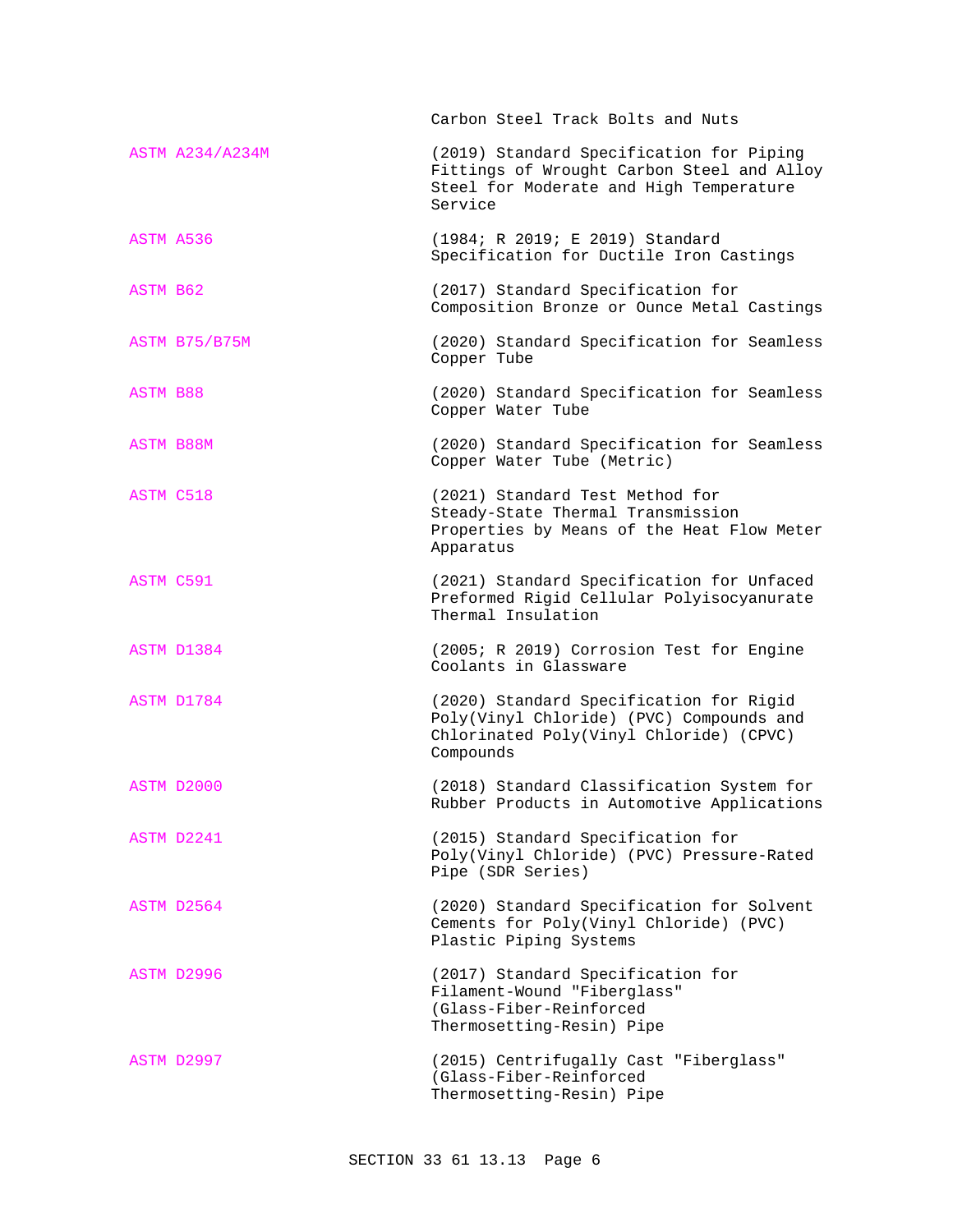|           | ASTM D3139 | (2019) Joints for Plastic Pressure Pipes<br>Using Flexible Elastomeric Seals                                             |
|-----------|------------|--------------------------------------------------------------------------------------------------------------------------|
|           | ASTM D3350 | (2021) Polyethylene Plastics Pipe and<br>Fittings Materials                                                              |
|           | ASTM D5685 | (2019) Standard Specification for<br>"Fiberglass" (Glass-Fiber-Reinforced<br>Thermosetting-Resin) Pressure Pipe Fittings |
| ASTM F477 |            | (2014; R 2021) Standard Specification for<br>Elastomeric Seals (Gaskets) for Joining<br>Plastic Pipe                     |
|           |            |                                                                                                                          |

COPPER DEVELOPMENT ASSOCIATION (CDA)

CDA A4015 (2016; 14/17) Copper Tube Handbook

## 1.3 SUBMITTALS

### **\*\*\*\*\*\*\*\*\*\*\*\*\*\*\*\*\*\*\*\*\*\*\*\*\*\*\*\*\*\*\*\*\*\*\*\*\*\*\*\*\*\*\*\*\*\*\*\*\*\*\*\*\*\*\*\*\*\*\*\*\*\*\*\*\*\*\*\*\*\*\*\*\*\***

**NOTE: Review submittal description (SD) definitions in Section 01 33 00 SUBMITTAL PROCEDURES and edit the following list, and corresponding submittal items in the text, to reflect only the submittals required for the project. The Guide Specification technical editors have classified those items that require Government approval, due to their complexity or criticality, with a "G." Generally, other submittal items can be reviewed by the Contractor's Quality Control System. Only add a "G" to an item, if the submittal is sufficiently important or complex in context of the project.**

**For Army projects, fill in the empty brackets following the "G" classification, with a code of up to three characters to indicate the approving authority. Codes for Army projects using the Resident Management System (RMS) are: "AE" for Architect-Engineer; "DO" for District Office (Engineering Division or other organization in the District Office); "AO" for Area Office; "RO" for Resident Office; and "PO" for Project Office. Codes following the "G" typically are not used for Navy, Air Force, and NASA projects.**

**The "S" classification indicates submittals required as proof of compliance for sustainability Guiding Principles Validation or Third Party Certification and as described in Section 01 33 00 SUBMITTAL PROCEDURES.**

**Choose the first bracketed item for Navy, Air Force and NASA projects, or choose the second bracketed item for Army projects. \*\*\*\*\*\*\*\*\*\*\*\*\*\*\*\*\*\*\*\*\*\*\*\*\*\*\*\*\*\*\*\*\*\*\*\*\*\*\*\*\*\*\*\*\*\*\*\*\*\*\*\*\*\*\*\*\*\*\*\*\*\*\*\*\*\*\*\*\*\*\*\*\*\***

Government approval is required for submittals with a "G" or "S" classification. Submittals not having a "G" or "S" classification are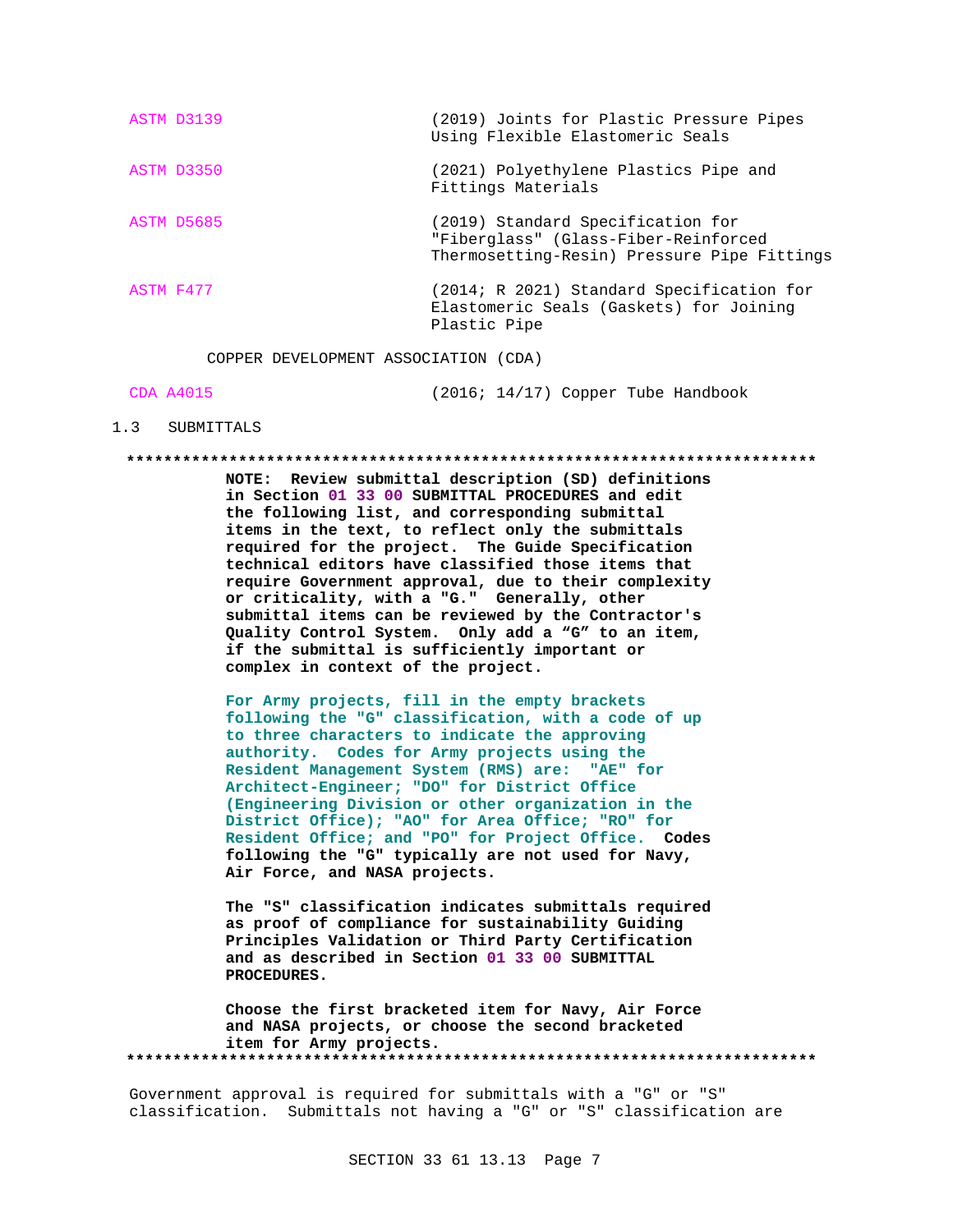[for Contractor Ouality Control approval.][for information only. When used, a code following the "G" classification identifies the office that will review the submittal for the Government.] Submit the following in accordance with Section 01 33 00 SUBMITTAL PROCEDURES:

SD-02 Shop Drawings

Fabrication and Assembly Drawings

SD-03 Product Data

Support of the Equipment

Markers For Underground Piping

SD-07 Certificates

Welding

Written Certification

SD-10 Operation and Maintenance Data

Maintenance; G[, [\_\_\_\_]]

#### $1.4$ **QUALITY ASSURANCE**

## NOTE: If need exists for more stringent requirements for weldments, delete the first bracketed statement.

[Weld piping in accordance with qualified procedures using performance qualified welders and welding operators. Qualify procedures and welders in accordance with ASME BPVC SEC IX. Welding procedures qualified by others, and welders and welding operators qualified by another employer may be accepted as permitted by ASME B31.1. Prior to welding operations, submit a copy of qualified procedures and a list of names and identification symbols of qualified welders and welding operators. Notify the Contracting Officer 24 hours in advance of tests performed at the work site, if practicable. Apply welder's personal assigned symbol near each weld made as a permanent record. Weld structural members in accordance with Section 05 05 23.16 STRUCTURAL WELDING.] [Welding and nondestructive testing procedures are specified in Section 40 05 13.96 WELDING PROCESS PIPING.]

#### $1.5$ DELIVERY, STORAGE, AND HANDLING

After delivery to the jobsite, protect all materials and equipment from anything which could cause damage to the material or equipment. Seal piping at each end to keep the interior clean and free of dirt and debris. Keep fittings together and keep their interior surfaces clean at all times. Keep insulation dry and clean.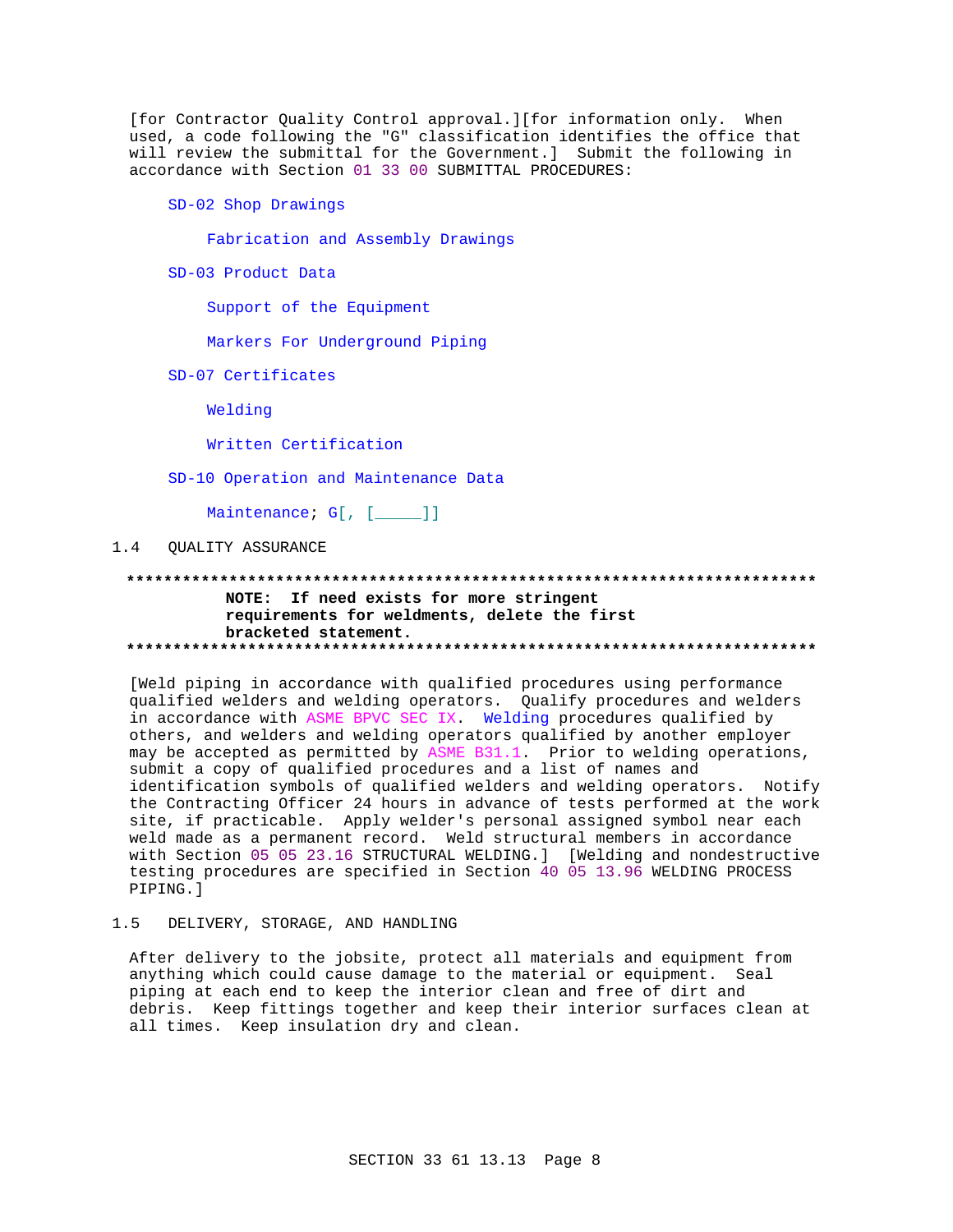## PART 2 PRODUCTS

## 2.1 STANDARD PRODUCTS

Provide system components which are standard products of a manufacturer regularly engaged in the manufacture of the product and that essentially duplicate items that have been in satisfactory use for at least 2 years prior to bid opening. Provide a service organization that is, in the opinion of the Contracting Officer, convenient to the site.

Equipment items must be supported by service organizations. Submit a certified list of qualified permanent service organizations for support of the equipment which includes their addresses and qualifications. These service organizations must be reasonably convenient to the equipment installation and able to render satisfactory service to the equipment on a regular and emergency basis during the warranty period of the contract.

- a. Submit detail drawings consisting of fabrication and assembly drawings, for all parts of the work in sufficient detail to check conformity with the requirements of the contract documents, prior to installation. In the detail drawings show complete piping, wiring and schematic diagrams and any other details to demonstrate that the system has been coordinated and will properly function as a unit. Show on the drawings proposed layout, method of compensation for pipe expansion and contraction, anchorage of equipment and appurtenances, and equipment relationship to other parts of the work including clearances required for maintenance and operation.
- b. Submit the manufacturer's or system fabricator's written certification stating that the distribution system furnished meets all the requirements of this specification. Clearly identify on the drawings any proposed deviations from the requirements of the contract documents.
- 2.2 PIPING AND CASING MATERIALS

### 2.2.1 General

Provide metallic pressure pipe, fittings, and piping accessories that conform to the requirements of ASME B31.1 and are types suitable for the temperature and pressure of the water.

## 2.2.2 Piping

# **\*\*\*\*\*\*\*\*\*\*\*\*\*\*\*\*\*\*\*\*\*\*\*\*\*\*\*\*\*\*\*\*\*\*\*\*\*\*\*\*\*\*\*\*\*\*\*\*\*\*\*\*\*\*\*\*\*\*\*\*\*\*\*\*\*\*\*\*\*\*\*\*\*\***

**NOTE: Designer will eliminate only the materials which are not satisfactory for his design. All carrier pipe is acceptable for chilled water systems. All carrier pipe except PVC is acceptable for low temperature hot water. Do not allow Reinforced Thermosetting Resin Pipe (RTRP) in locations where heating water temperature cannot be assured to be less than 93 degrees C (200 degrees F). \*\*\*\*\*\*\*\*\*\*\*\*\*\*\*\*\*\*\*\*\*\*\*\*\*\*\*\*\*\*\*\*\*\*\*\*\*\*\*\*\*\*\*\*\*\*\*\*\*\*\*\*\*\*\*\*\*\*\*\*\*\*\*\*\*\*\*\*\*\*\*\*\*\***

## 2.2.2.1 Steel Pipe

Provide piping conforming to ASTM A53/A53M, Grade B, standard weight, black or to ASTM A106/A106M, Grade B, standard weight.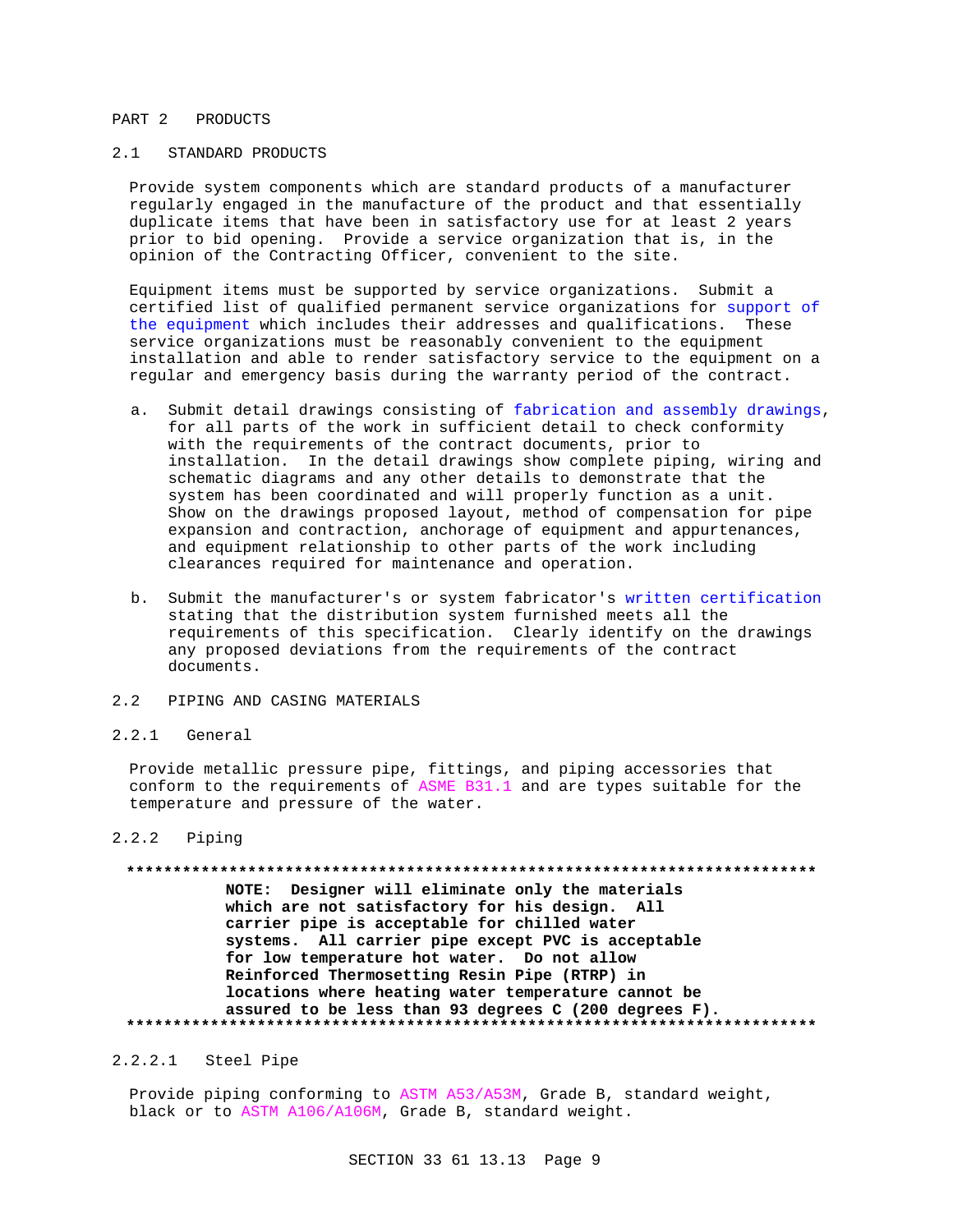## 2.2.2.2 Copper Tubing

Provide tubing conforming to ASTM B88M ASTM B88, Type K or L.

## 2.2.2.3 Reinforced Thermosetting Resin Pipe (RTRP)

Provide RTRP conforming to [ASTM D2996][ASTM D2997].

2.2.2.4 Polyvinyl Chloride (PVC) Pipe

### **\*\*\*\*\*\*\*\*\*\*\*\*\*\*\*\*\*\*\*\*\*\*\*\*\*\*\*\*\*\*\*\*\*\*\*\*\*\*\*\*\*\*\*\*\*\*\*\*\*\*\*\*\*\*\*\*\*\*\*\*\*\*\*\*\*\*\*\*\*\*\*\*\*\***

**NOTE: PVC carrier pipe is limited to 24 degrees C 75 degrees F service. Pressure rating of plastic piping varies with temperature and must be considered in design. PVC pipe with SDR 26 is rated for 1100 kPa 160 psi working pressure at 23 degrees C 73 degrees F. \*\*\*\*\*\*\*\*\*\*\*\*\*\*\*\*\*\*\*\*\*\*\*\*\*\*\*\*\*\*\*\*\*\*\*\*\*\*\*\*\*\*\*\*\*\*\*\*\*\*\*\*\*\*\*\*\*\*\*\*\*\*\*\*\*\*\*\*\*\*\*\*\*\***

Provide PVC piping conforming to ASTM D2241 with a Standard Thermoplastic Pipe Dimension Ratio (SDR) of 26 and PVC 1120 or 1220 as the material.

## 2.2.2.5 Joints and Fittings for Copper Tubing

Provide wrought copper and bronze solder-joint pressure fittings that conform to ASME B16.22 and ASTM B75/B75M. Provide cast copper alloy solder-joint pressure fittings conforming to ASME B16.18. Provide cast copper alloy fittings for flared copper tube conforming to ASME B16.26 and ASTM B62. Brass or bronze adapters for brazed tubing may be used for connecting tubing to flanges and to threaded ends of valves and equipment. Extracted brazed tee joints produced with an acceptable tool and installed as recommended by the manufacturer may be used. Design grooved mechanical joints and fittings for not less than 862 kPa 125 psig service. Provide grooved mechanical joints and fittings that are the product of the same manufacturer. Provide grooved fitting and mechanical coupling housing of ductile iron conforming to ASTM A536, with molded synthetic polymer of pressure responsive design conforming to ASTM D2000 for circulating medium up to 110 degrees C230 degrees F and grooved joints conforming to AWWA C606. Provide steel nuts and bolts conforming to ASTM A183 for coupling for use in grooved joints..

## 2.2.3 Casings

## 2.2.3.1 Polyvinyl Chloride (PVC) Casing

Provide PVC casings that conform to ASTM D1784, Class 12454-B with a minimum thickness equal to the greater of 1/100 the diameter of the casing or 1.50 mm 60 mils.

## 2.2.3.2 Polyethylene (PE) Casing

## **\*\*\*\*\*\*\*\*\*\*\*\*\*\*\*\*\*\*\*\*\*\*\*\*\*\*\*\*\*\*\*\*\*\*\*\*\*\*\*\*\*\*\*\*\*\*\*\*\*\*\*\*\*\*\*\*\*\*\*\*\*\*\*\*\*\*\*\*\*\*\*\*\*\* NOTE: If the distribution system is to be installed when the temperature is cold, the polyethylene casing is less susceptible to cracking from the cold. \*\*\*\*\*\*\*\*\*\*\*\*\*\*\*\*\*\*\*\*\*\*\*\*\*\*\*\*\*\*\*\*\*\*\*\*\*\*\*\*\*\*\*\*\*\*\*\*\*\*\*\*\*\*\*\*\*\*\*\*\*\*\*\*\*\*\*\*\*\*\*\*\*\***

Provide polyethylene casings conforming to ASTM D3350, Type III, Class C,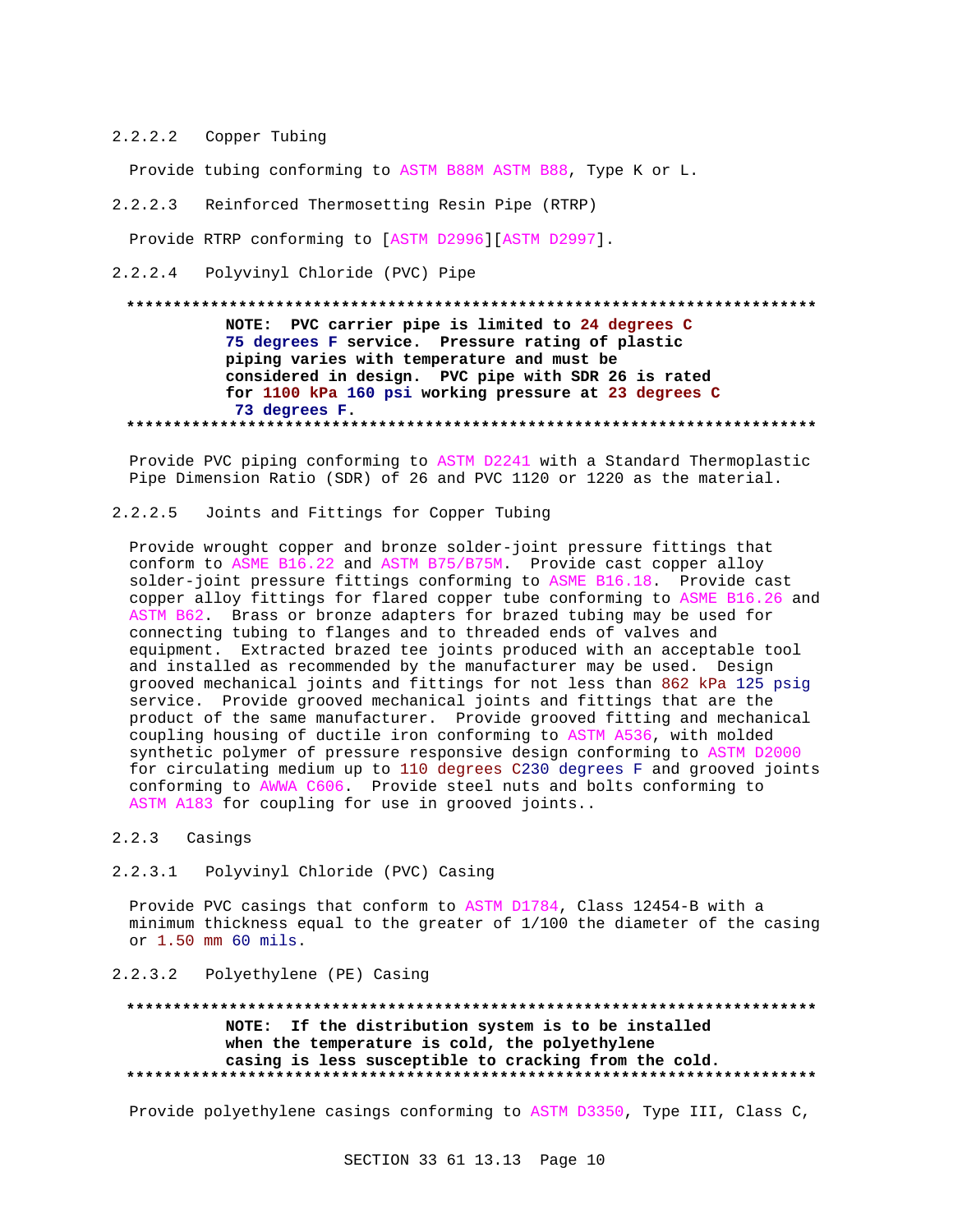|  |  |  |  |  |  |  |  | Category 3 or 4, Grade P 34 with thickness as follows: |  |  |
|--|--|--|--|--|--|--|--|--------------------------------------------------------|--|--|
|--|--|--|--|--|--|--|--|--------------------------------------------------------|--|--|

| Casing Diameter (mm) (inches) | Minimum Thickness (mm) (mils) |
|-------------------------------|-------------------------------|
| 250 10 and smaller            | 3 1 2 5                       |
| 250 to 450 10 to 18           | 4 150                         |
| 450 through 600 18 through 24 | 5 200                         |
| over 600 24                   | 6 225                         |

## 2.2.3.3 Reinforced Thermosetting Resin Pipe (RTRP) Casing

Provide RTRP casing of the same material as the pipe, with casing thickness as follows:

| Casing Diameter (mm) (inches) | Minimum Thickness (mm) (mils) |
|-------------------------------|-------------------------------|
| 200 8 and smaller             | 1.2 70                        |
| 250 10                        | 2 80                          |
| 300 12                        | 2.7 105                       |
| 350 14                        | 2.9 115                       |
| 400 to 450 16 to 18           | 3 1 2 0                       |
| 500 20                        | 3.2 125                       |
| 600 24                        | 3.9 155                       |

### 2.3 PIPING CONNECTIONS

## 2.3.1 Steel Pipe

For pipe smaller than 19 mm 0.75 inch, provide Schedule 80 steel pipe with threaded end connections conforming to ASME B1.20.2M ASME B1.20.1. Weld all steel pipe 19 mm 0.75 inch and larger. Provide steel welding fittings conforming to the requirements of ASTM A105/A105M or ASTM A234/A234M. Provide welding fittings conforming to ASME B16.9 for buttweld fittings and ASME B16.11 for socket-weld fittings. Use long radius buttwelding elbows conforming to ASME B16.9 whenever space permits.

## 2.3.2 Copper Pipe

Braze or provide insulated pipe couplings for copper pipe connections with wrought copper or cast copper alloy solder joint pressure fittings conforming to AWS B2.2/B2.2M and CDA A4015. Provide cast bronze containing an O-ring seal on each end, jacketed and sealed, to act as an expansion joint for insulated pipe couplings for copper pipe.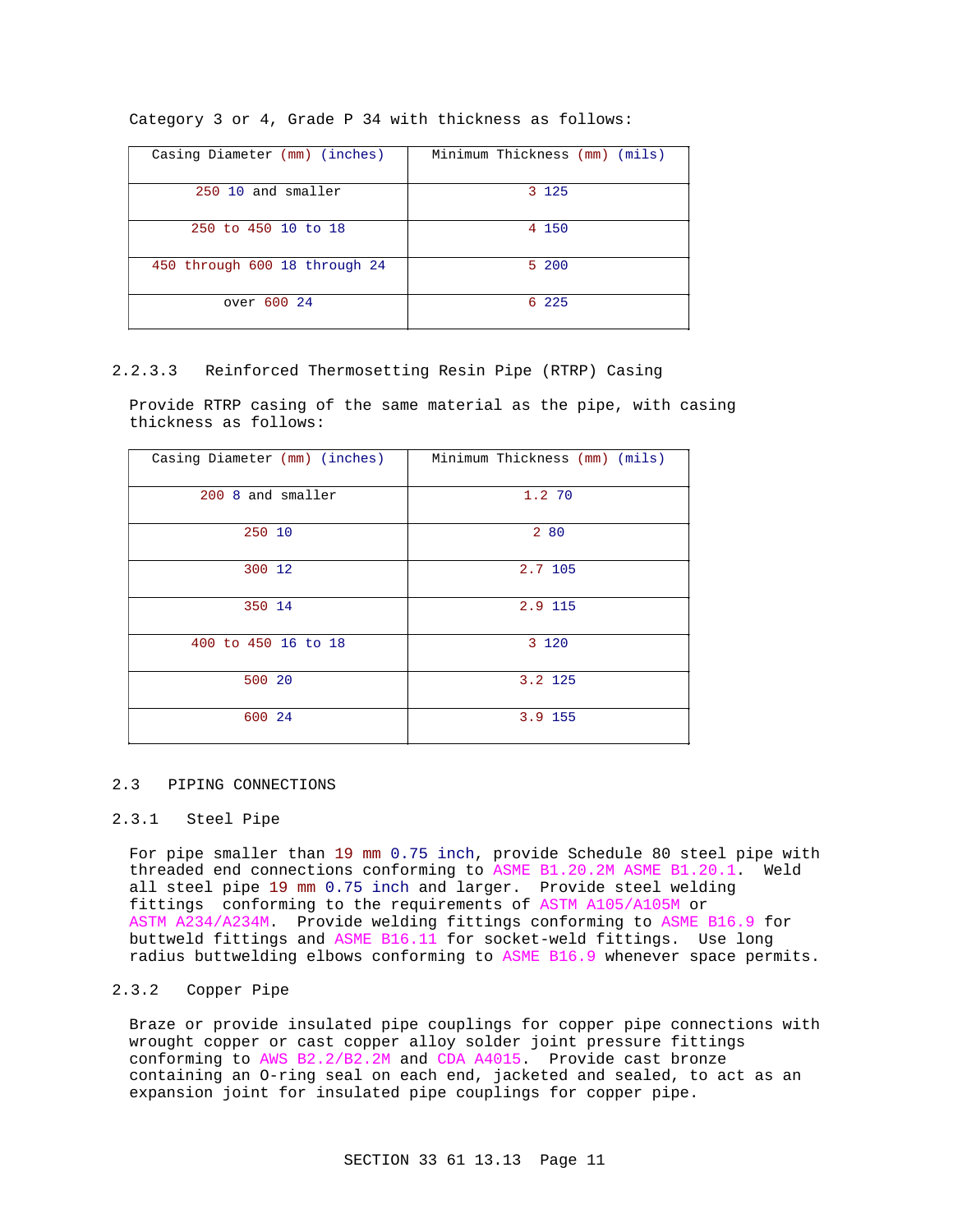## 2.3.3 Plastic Pipe

- a. Provide adhesive bell and spigot type end connections for pipe, fittings, flanges, and couplings. Threaded piping, including pipe, fittings, flanges, and couplings, will not be permitted.
- b. Flanged Connections: Provide flat face flanged connections between plastic piping and metal piping suitable for connection to ASME Class 150 flanges.
- c. RTRP Piping Sizes: Provide the next larger size where piping sizes other than 50, 75, 100, 150, and 200 mm 2, 3, 4, 6, and 8 inches are indicated with piping connections of the same size or increased to meet the next size of RTRP piping.

## 2.3.3.1 Plastic Fittings

Provide plastic fittings of the same type and grade of material as the piping to which they will be connected and furnished by the manufacturer who supplies the pipe. Provide temperature and pressure rating for fittings not less than those of the connecting piping.

2.3.3.2 Polyvinyl Chloride (PVC)

Provide solvent welded or connected using bell and spigot connections for polyvinyl chloride (PVC) pipe with solvent used to connect fittings and pipe conforming to the requirements of ASTM D2564. Bell and spigot joints utilizing elastomeric seals conforming to the requirements of ASTM D3139. The elastomeric seals must conform to ASTM F477.

2.3.3.3 Reinforced Thermosetting Resin Plastic (RTRP)

Join reinforced thermosetting resin plastic pipe using fittings and adhesive furnished by the pipe manufacturer in accordance with ASTM D5685.

2.4 END SEALS

Provide pre-insulated sections of pipe with complete sealing of the insulation to provide a permanent water and vapor seal at each end of the pre-insulated section of piping. Provide field modified pre-insulated sections of piping with an end seal which is equivalent to the end seals furnished with the pre-insulated section of piping. Test and certify end seals in accordance with paragraph Casing and End Seal Testing and Certification.

## 2.4.1 Types

Provide end seals of one of the following types:

- a. Carrying the outer casing over tapered pipe insulation ends and extending it to the carrier pipe. Provide sufficient surface bonding area between the casing and the carrier pipe.
- b. Using specially designed molded caps made of polyethylene or rubber of standard manufactured thickness. Provide a minimum of 40 mm 1.5 inch surface bonding area between the cap and both the casing and carrier pipe.
- c. Using elastomeric-ring end seals designed and dimensioned to fit in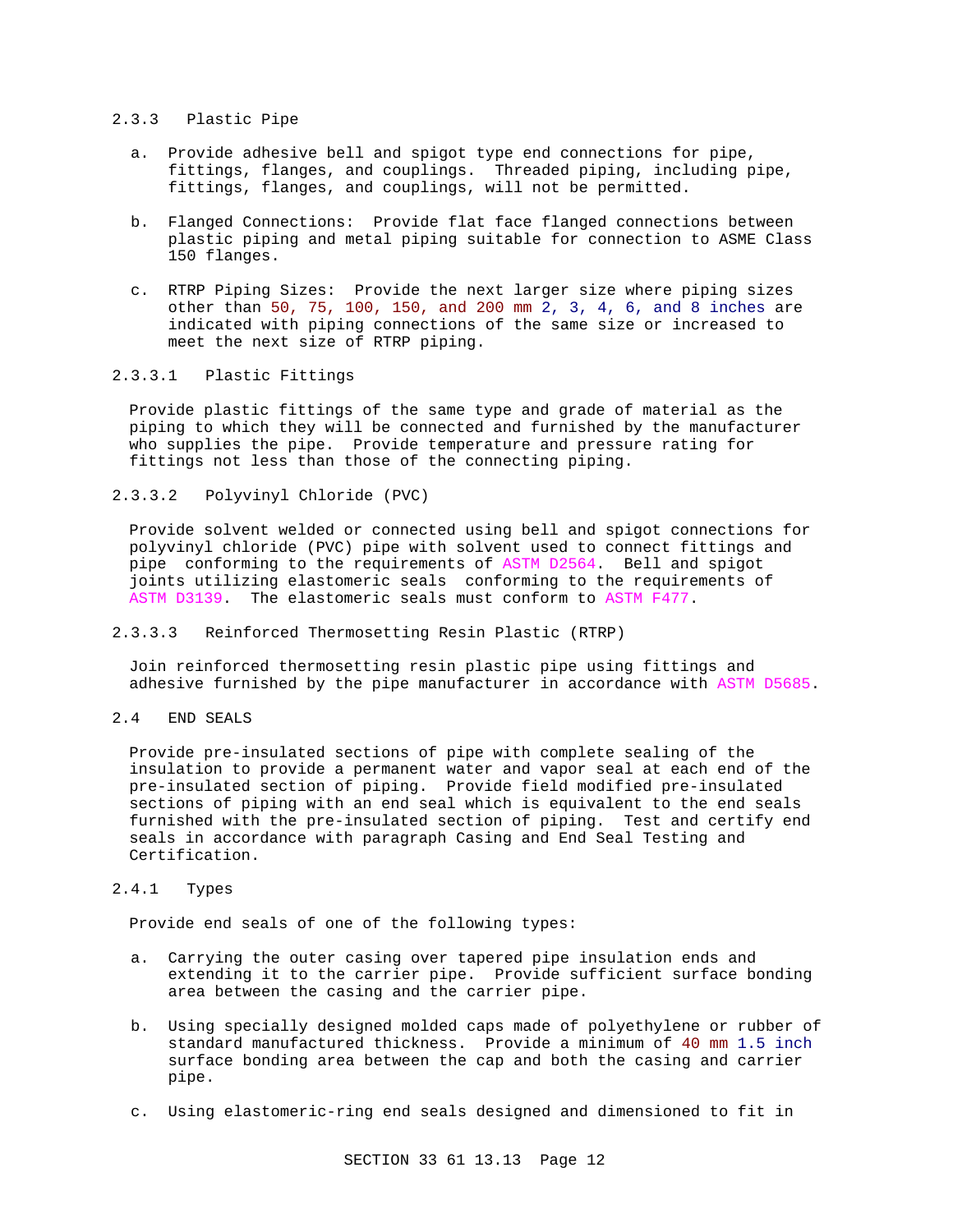the annular space between the casing and the carrier pipe.

- d. Using a waterproof mastic seal vapor barrier over the exposed insulation ends.
- e. Shrink sleeves.
- 2.4.2 Casing and End Seal Testing and Certification

Demonstrate that testing and certification procedures by an independent testing laboratory, for casings and end seals, are capable of resisting penetration of water into the casing and insulation. Perform the test on each type of prefabricated system to be furnished. Provide hot and cold cycle testing followed by immersion in a water filled chamber with a head pressure, consisting of 14 days of temperature cycling. Circulate a fluid with a temperature of 5 degrees C 40 degrees F through the carrier pipe alternating every 24-hours with a fluid with a temperature of 95 degrees C 200 degrees F circulating through the carrier pipe for a low temperature hot water or dual temperature service or 24 degrees C 75 degrees F for a chilled water service. While the hot and cold cycle test is being performed, the test sample is either buried or encased in dry bedding sand with a minimum of 300 mm 12 inches of sand all around the test sample. Restrain the 80 mm 3 inches diameter carrier pipe of the test sample during the test period. Provide an insulation thickness not to exceed the maximum thickness provided for the piping in the project. Do not exceed transition times for temperature cycle testing of 15 minutes in going from cold to hot and 30 minutes in going from hot to cold. The fluid in the carrier pipe may be water, oil or heat transfer fluid. Immerse the test sample in a water filled chamber following the hot and cold cycling test. Provide a pressure of not less than 60 kPa 20 feet of water head pressure at the highest point over the entire length of the 2.4 m 8 foot test sample for a minimum of the 48 hour test period. Provide water containing a dye penetrant to check for end seal leakage. Upon completion of the pressure test, cut the test sample open using a light that will readily show the presence of the dye that was in the water, inspect the test sample. Evidence of the dye inside the test sample indicates that the end seal is not acceptable and cannot be certified.

## 2.5 INSULATION

2.5.1 Factory Applied Insulation

**\*\*\*\*\*\*\*\*\*\*\*\*\*\*\*\*\*\*\*\*\*\*\*\*\*\*\*\*\*\*\*\*\*\*\*\*\*\*\*\*\*\*\*\*\*\*\*\*\*\*\*\*\*\*\*\*\*\*\*\*\*\*\*\*\*\*\*\*\*\*\*\*\*\* NOTE: An insulation thickness of 20 mm 0.9 inch is normally sufficient for these systems. However, in cases where the cost of energy used for these systems is high, a life cycle cost analysis should be performed to determine whether additional insulation is cost effective. \*\*\*\*\*\*\*\*\*\*\*\*\*\*\*\*\*\*\*\*\*\*\*\*\*\*\*\*\*\*\*\*\*\*\*\*\*\*\*\*\*\*\*\*\*\*\*\*\*\*\*\*\*\*\*\*\*\*\*\*\*\*\*\*\*\*\*\*\*\*\*\*\*\***

Provide factory insulated pre-fabricated pipe and fittings with polyurethane (polyisocyanurate) foam meeting the requirements of ASTM C591 having a density not less than 32 kg per cubic meter 2 pounds per cubic foot (pcf). Provide the polyurethane (polyisocyanurate) foam completely filling the annular space between the carrier pipe and the casing with an insulation thickness of a minimum of [20] [\_\_\_\_\_] mm [0.9] [\_\_\_\_\_] inches. Provide an insulation thermal conductivity factor not exceeding the numerical value of 0.02 W/mK 0.15 Btu-inch/square foot-degree F-hour at 24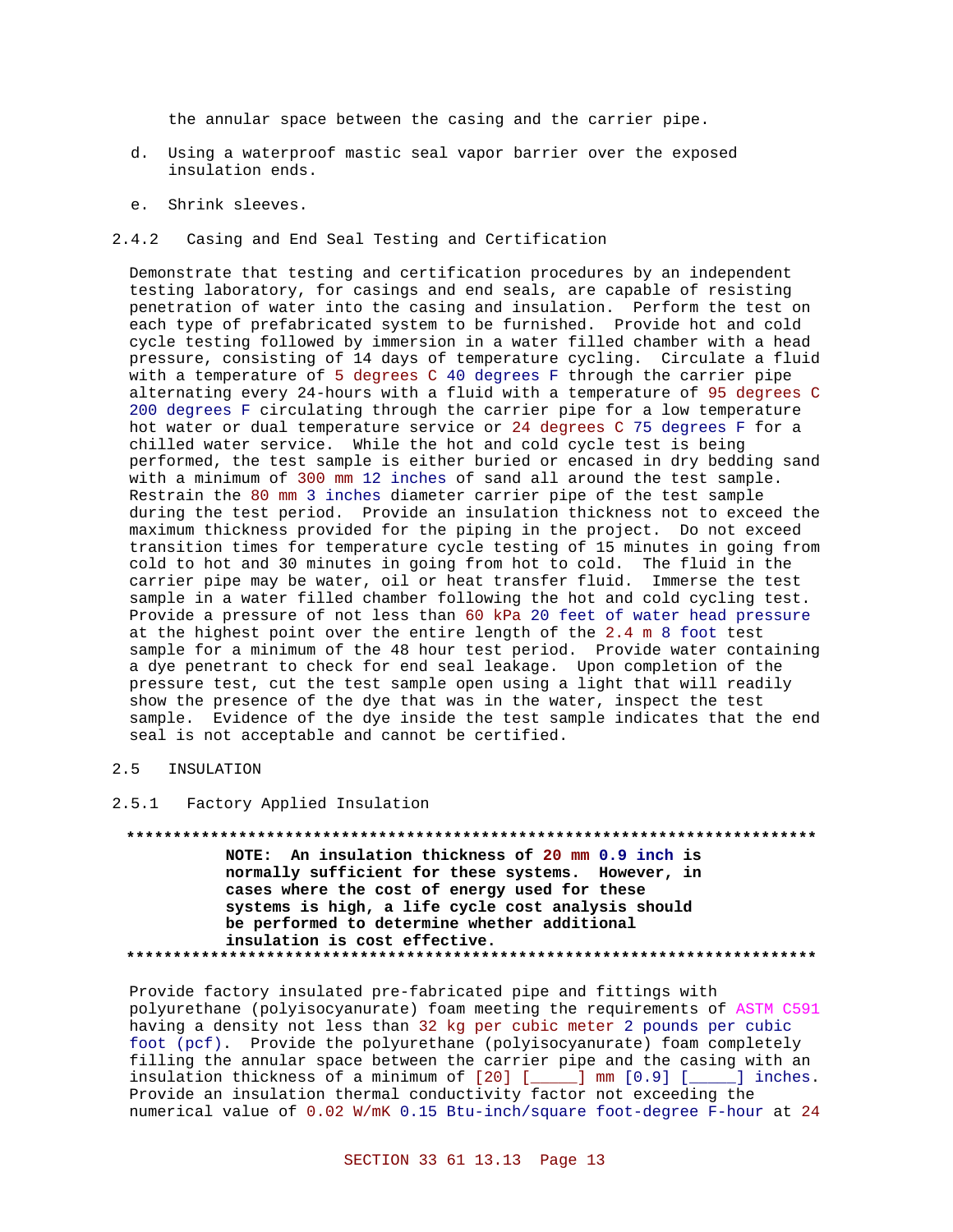degrees C 75 degrees F, when tested in accordance with ASTM C518. Provide a manufacturer's certification that the insulated pipe is free of insulation voids.

 $2.5.2$ Field Applied Insulation

Provide polyurethane (polyisocyanurate) field applied insulation for fittings, and field casing closures and other piping system accessories, as required, with thickness matching adjacent piping insulation thickness. For buried fittings and accessories, provide field applied polyurethane (polyisocyanurate) insulation to match adjacent piping with a protective covering matching the pipe casing. Provide shrink sleeves with a minimum thickness of 1.3 mm 50 mils over casing connection joints.

#### CONCRETE VALVE MANHOLES  $2.6$

## NOTE: Valve manholes must be detailed on the drawings with complete concrete structural details including details of any waterproofing.

Provide concrete valve manholes in accordance with Section 33 61 13.19 VALVES, PIPING AND EQUIPMENT IN VALVE MANHOLES and manufactured in accordance with [Section 03 42 13.00 10 PLANT-PRECAST CONCRETE PRODUCTS FOR BELOW GRADE CONSTRUCTION][Section 03 41 16.08 PRECAST CONCRETE SLABS (MAX. SPAN 8 FEET O.C.)].

 $2.7$ PIPING AND EQUIPMENT IN VALVE MANHOLES

Provide piping and equipment in valve manholes in accordance with Section 33 61 13.19 VALVES, PIPING, AND EQUIPMENT IN VALVE MANHOLES.

 $2.8$ TREATED WATER

### 

NOTE: If freeze protection for chilled water is not required, this paragraph should be deleted. When a glycol system is used, the size of the HVAC systems should be corrected due to changes in specific heat and viscosity. ASHRAE's "HVAC Systems and Equipment Handbook" should be consulted for the appropriate calculation procedures. Ethylene glycol should be used for HVAC systems. However, if the heat transfer media has the possibility of mixing with a potable water system, propylene glycol should be used. The required concentration should be entered based upon the anticipated ambient or operating temperature. 

Provide a [\_\_\_\_\_] percent glycol concentration, by volume, of industrial grade [ethylene] [propylene] for the system. Test glycol in accordance with ASTM D1384 with less than 0.013 mm 0.5 mils penetration per year for all system metals. Provide corrosion inhibitors in glycol solution compatible with pump seals, water treatment chemicals used within the system, and other elements of the system. Silicate based inhibitors are not allowed.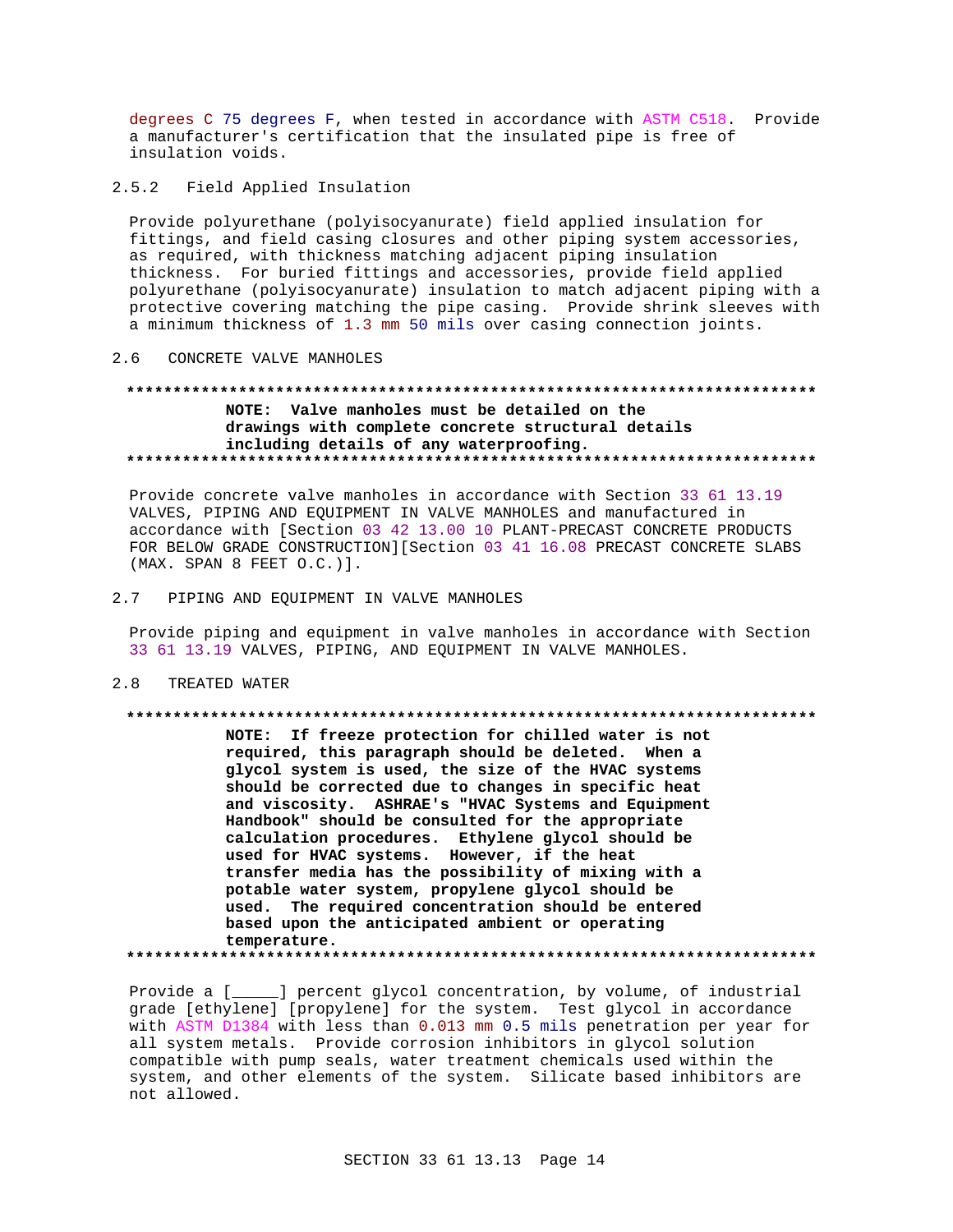## PART 3 EXECUTION

## 3.1 EXAMINATION

After becoming familiar with all details of the project, verify all dimensions in the field and advise the Contracting Officer of any discrepancy before performing the project.

#### $3.2$ INSTALLATION

For all pre-insulated, prefabricated systems, obtain the services of a trained representative of the pipe system manufacturer to instruct the Contractor's work forces in the installation procedures to ensure that the system is installed in accordance with the manufacturer's published instructions and the plans and specifications. Provide a manufacturer's representative who regularly performs such duties for the manufacturer. Furnish the Contracting Officer a list of names of personnel trained and certified by the pipe system manufacturer in the installation of this system. Only personnel whose names appear on a less than one year old list will be allowed to install the system.

#### $3<sup>2</sup>$ PIPING SYSTEMS

#### $3.3.1$ Buried Insulated Systems

Provide carrier pipe, insulation, casing, end seals, fittings and accessories for buried insulated systems.

#### $3.3.2$ Buried Un-insulated Systems

### 

NOTE: Buried un-insulated piping systems shall be used only where justified by a life cycle cost analysis that includes the decreased initial cost of the distribution system, increased operating energy cost due to the heat gain or heat loss in the piping system, leakage and the cost of any increased heating or cooling equipment capacity. Buried uninsulated steel pipe must have a protective coating in all cases and cathodic protection where required by soil conditions. 

Provide carrier pipe, fittings and accessories for buried un-insulated systems.

#### VALVE MANHOLES AND PIPING EQUIPMENT IN VALVE MANHOLES  $3.4$

Install valve manholes and piping and equipment in valve manholes in accordance with Section 33 61 13.19 VALVES, PIPING, AND EQUIPMENT IN VALVE MANHOLES.

#### THRUST BLOCKS  $3.5$

NOTE: Designer will indicate dimensions and locations of required thrust blocks on the drawings. Blocks will be sized for specific fittings and for allowable in situ soil pressures.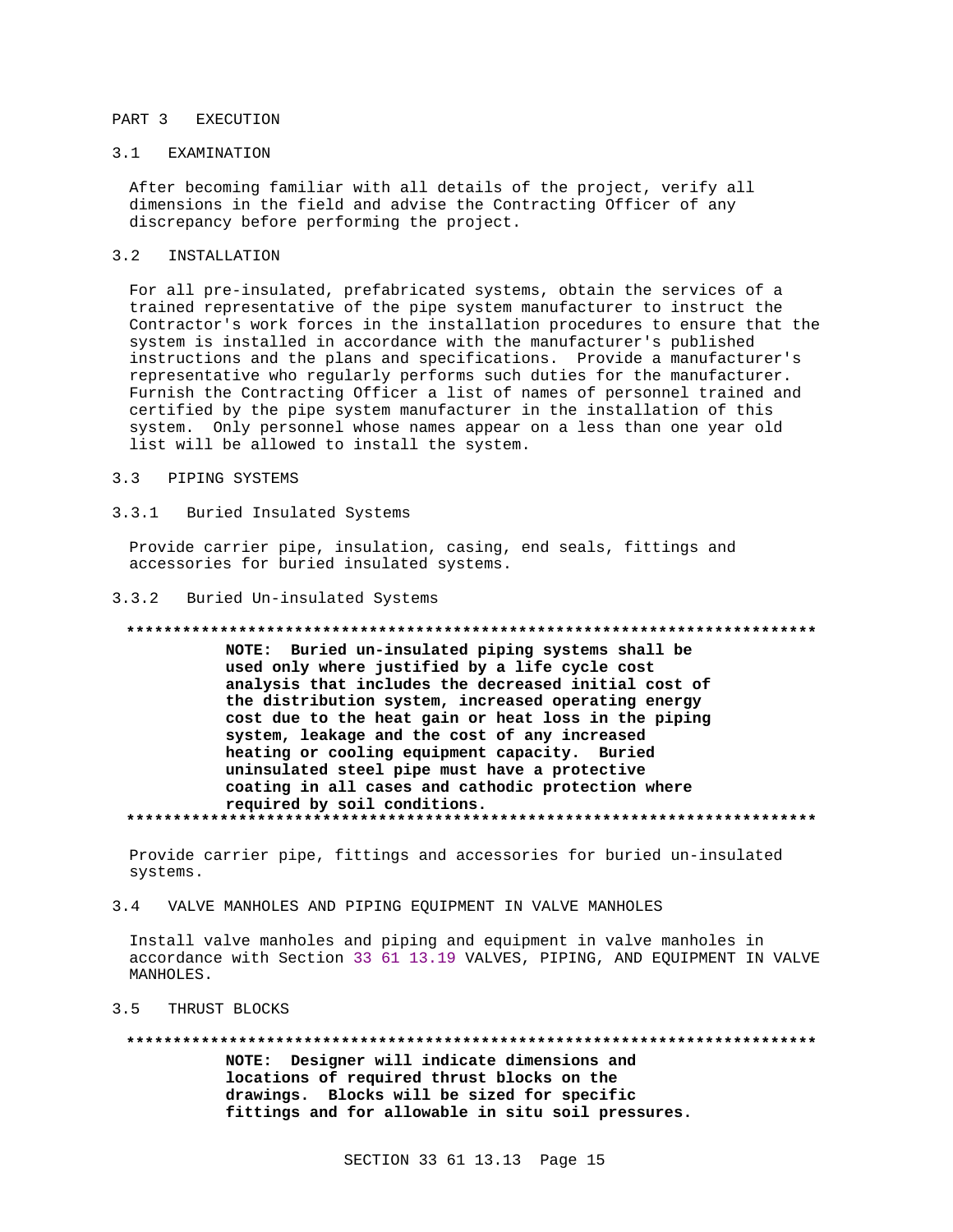### **Thrust blocks shall be designed for the maximum test pressure specified. \*\*\*\*\*\*\*\*\*\*\*\*\*\*\*\*\*\*\*\*\*\*\*\*\*\*\*\*\*\*\*\*\*\*\*\*\*\*\*\*\*\*\*\*\*\*\*\*\*\*\*\*\*\*\*\*\*\*\*\*\*\*\*\*\*\*\*\*\*\*\*\*\*\***

Install thrust blocks at the locations shown or recommended by the pipe system manufacturer. Provide thrust blocks in accordance with manufacturer's recommendations. For systems requiring thrust blocks, at a minimum, provide thrust blocks at all changes in direction, changes in size, valves and terminal ends, such as plugs, caps and tees with concrete having a compressive strength of not less than 14 MPa 2000 psi after 28 days in accordance with Section 03 30 00 CAST-IN-PLACE CONCRETE. Place thrust blocks between solid ground and the fitting to be anchored. Unless otherwise indicated or directed, pour the base and the thrust bearing sides of the thrust blocks directly against undisturbed earth. The sides of the thrust blocks not subject to thrust may be poured against forms. Locate thrust blocks so that the joints for all fittings will be accessible for repair wherever possible. Do not embed joints in concrete unless the assembly has previously been hydrostatically tested. Provide thrust blocks resisted by piles or tie rods to solid foundations in muck or peat, or replace peat or muck with ballast of sufficient stability to resist the thrust blocks.

## 3.6 INSTALLATION OF PIPING SYSTEMS

Prepare pipe ends to match factory coated ends and install the piping system in accordance with the manufacturer's instructions without springing or forcing other than what has been calculated for cold spring allowing free expansion and contraction without damage to joints or hangers. Do not install copper tubing in a trench with ferrous piping materials. Maintain a minimum vertical separation of 300 mm12 inches between pipes when nonferrous metallic pipe (e.g., copper tubing) crosses any ferrous piping material. Provide transition fittings approved by the manufacturer of the piping system for connections between different types of pipe and system components.

## 3.6.1 Pitching of Horizontal Piping

Pitch horizontal pipe at a grade of not less than 40 mm in 1 m1 inch in 20 feet toward the drain points unless otherwise indicated.

## 3.6.2 Open Ends

Provide an approved cap or plug for open ends of pipelines and equipment during installation.

## 3.6.3 Cutting Prefabricated Piping Sections

Provide new end seals similar to factory applied end seal for field cut prefabricated pipe sections in accordance with the manufacturer's instructions.

## 3.6.4 Joints

## 3.6.4.1 Welded Joints

Provide welded joints between sections of pipe and between pipe and fittings where specified or indicated.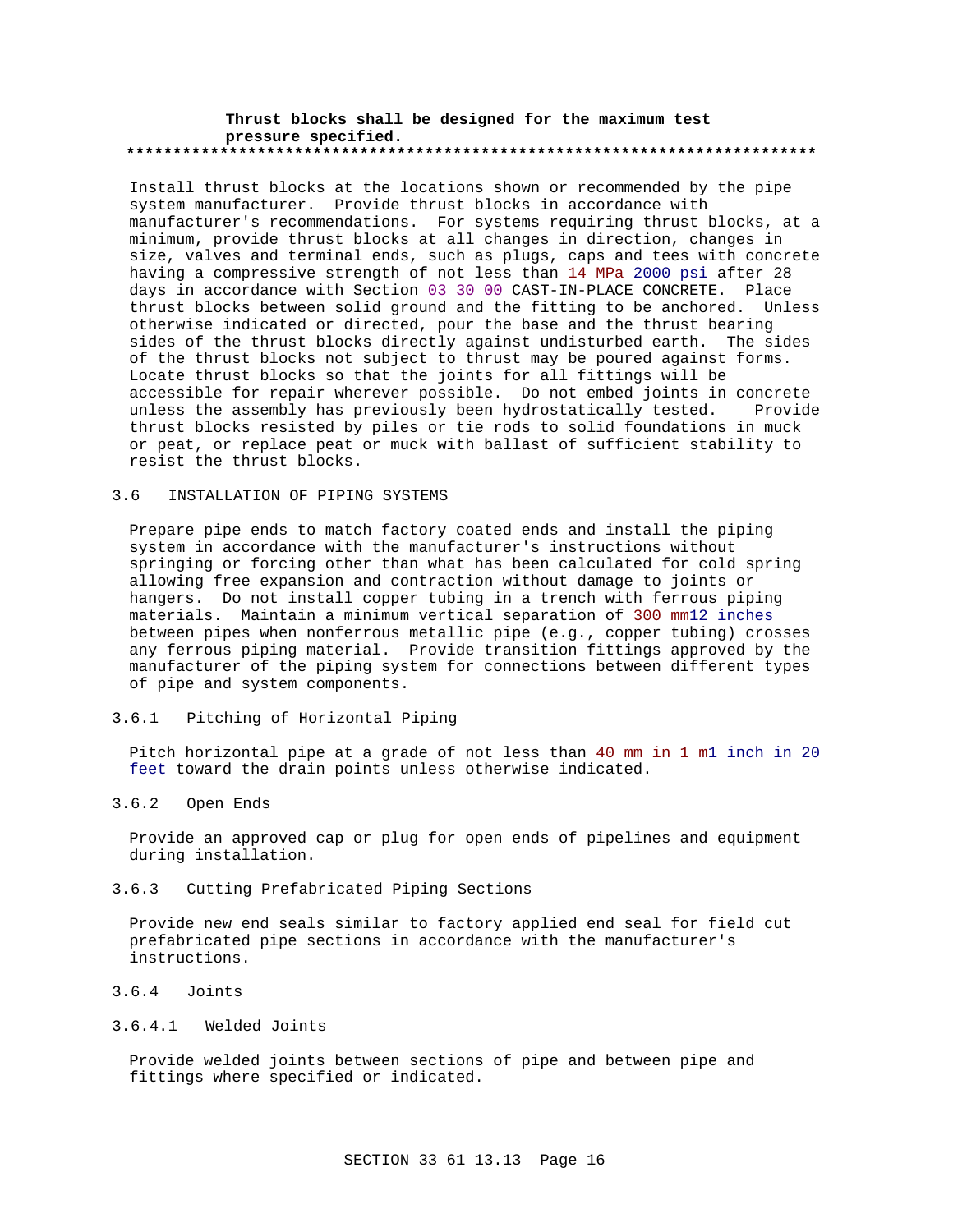## 3.6.4.2 Threaded Joints

No threaded joints are allowed to be used belowground. Make joints tight with polytetrafluoroethylene tape applied to the male threads only with no more than 3 threads showing after the joint is made up.

#### $3.6.4.3$ Grooved Mechanical Joints

Provide grooved fittings, couplings, and grooving tools with products of the same manufacturer. Prepare grooves complying with the tolerances specified by the coupling manufacturer in accordance with the coupling manufacturer's instructions. Measure field made groove diameters using a "go/no-go" gauge, vernier or dial caliper, narrow-land micrometer, or other method specifically approved by the coupling manufacturer for the intended application. Measure and record each groove width and dimension from end of pipe for each change in grooving tool setup to verify compliance with coupling manufacturer's tolerances. Grooved joints are not allowed in concealed locations.

#### $3.6.4.4$ Brazed Joints

Brazed joints for copper pipe and fittings must conform to CDA A4015. Utilize brazing alloys melting above 593.3 degrees C 1100 degrees F.

#### $3.6.4.5$ Nonmetallic Pipe Joints

Install nonmetallic pipe joints in accordance with the written instructions of the manufacturer.

#### $3.6.5$ Expansion Loops

## NOTE: In the design for expansion compensation, strive to use L- and Z-bends in lieu of expansion loops wherever possible.

If expansion compensation is needed, provide expansion loops and expansion bends (Z- and L- type) factory fabricated of casing, insulation, and carrier piping identical to that furnished for straight runs. Properly design expansion loops and bends in accordance with the allowable stress limits indicated in ASME B31.1 for the type of pipe used, and size to accommodate pipe movement. Ship expansion loops and bends to the jobsite in the maximum size sections feasible to minimize the number of field joints. Make field joints in straight runs of the expansion loops and bends, keeping the number to a minimum. For steel pipe, cold springing is not allowed when sizing the expansion loops and bends. Cold spring piping one-half the calculated maximum operational expansion during field assembly is allowed. Pipe stress in expansion loops and bends must conform to ASME B31.1.

## $3.6.6$  Anchors

Provide factory fabricated, by the prefabricated system manufacturer, anchor design in accordance with the published data of the manufacturer and for prefabricated systems. Prevent water penetration, condensation, or vapor transmission from wetting/contacting the insulation.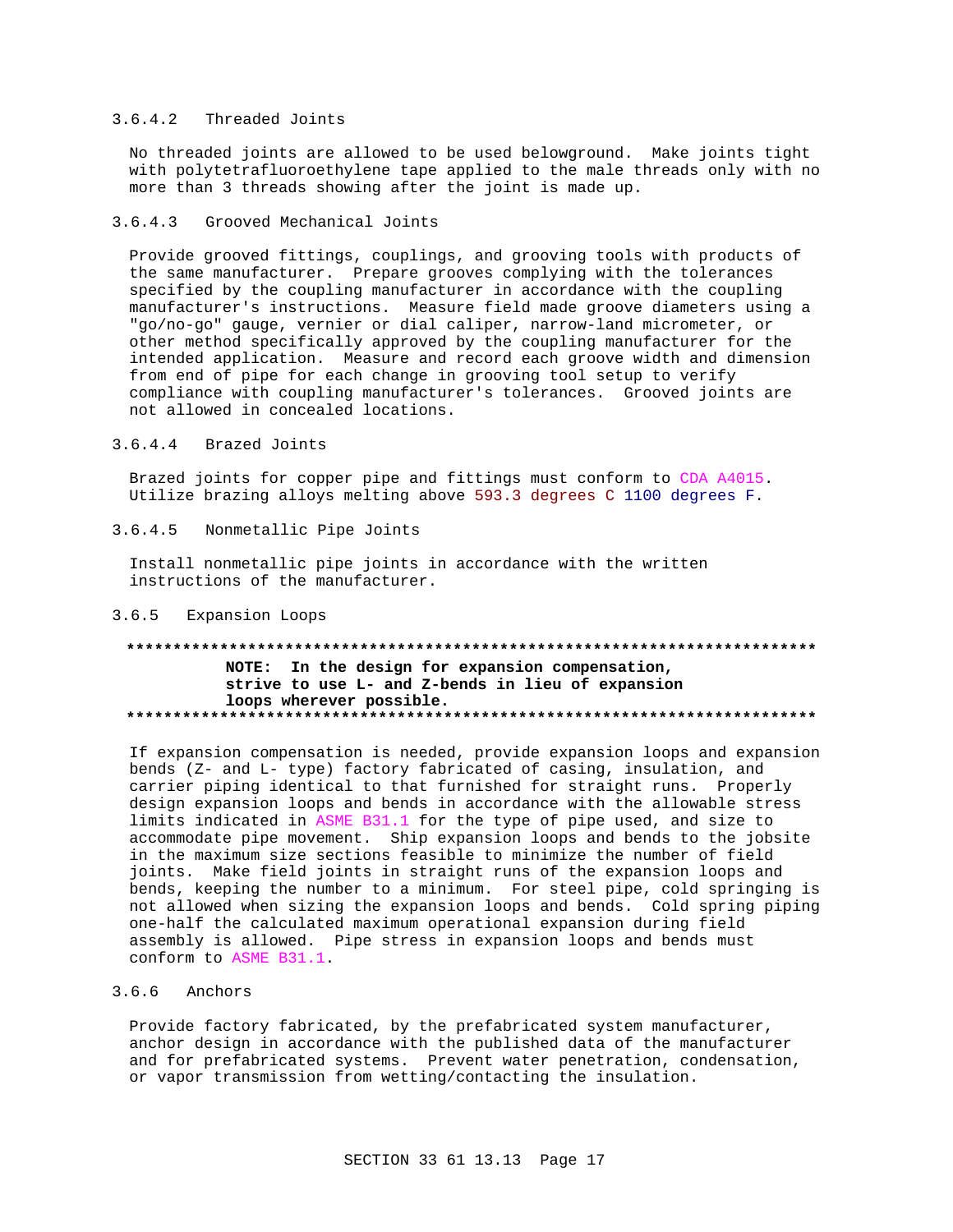## 3.6.7 Field Casing Closures

#### 

NOTE: Whether or not to insulate the exposed section of pipe and cover with a casing at the joint between the sections of the pipe must be determined by a life cycle cost analysis. Factors to consider include heat loss/heat gain through the uninsulated section, cost to insulate and cover the uninsulated section, and the usage per year of the prefabricated system. Normally the exposed section is insulated and covered. The joint between the sections of pipe must be protected from corrosion. 

Execution of field insulation and encasement of joints are to be accomplished after the visual and pressure tests specified are completed and in accordance with the manufacturer's written instructions. Provide foamed in place polyurethane insulation with thickness dimensions and casing materials not less than those of the adjoining prefabricated section. Install a standard polyethylene heat shrink sleeve with a 150 mm 6 inch minimum overlap at each end of the casing.

#### Underground Warning Tape  $3.6.8$

## NOTE: Select the proper tape for the project. Tape with metallic core is utilized for nonferrous pipe systems to locate piping with pipe location devices.

Provide underground 0.1 mm 0.004 inch thick, 150 mm 6 inches wide, printed with repetitive caution warnings along its length, [polyethylene tape] [polyethylene tape with metallic core] warning tape buried above the piping during the trench backfilling approximately 300 mm12 inchesdeep. Provide tapes, yellow in color with black letters; color and lettering must not be affected by moisture or other substances contained in the backfill material.

#### $3.6.9$ Markers for Underground Piping

## NOTE: Indicate the location of the markers on the drawings for projects that require markers. Delete the paragraph if not needed in the project.

Submit catalog cuts, brochures, circulars, specifications and product data, and printed information in sufficient detail and scope to verify compliance with the requirements of the contract documents. Place markers for underground piping approximately 600 mm 2 feet to the right of the distribution system in reference to the fluid flow direction.

Provide concrete markers 150 mm 6 inch square or round section [600] [900] mm [2] [3] feet long with the top edge of the marker chamfered at a minimum of 13 mm .5 inch all around. Impress of cast letters on the top of the marker with letters [CHW] [LHW] [DTW] to indicate the type of system that is being identified. Form each letter with a V-shaped groove with a width of stroke at least 6 mm .25 inch at the top and depth of 6 mm .25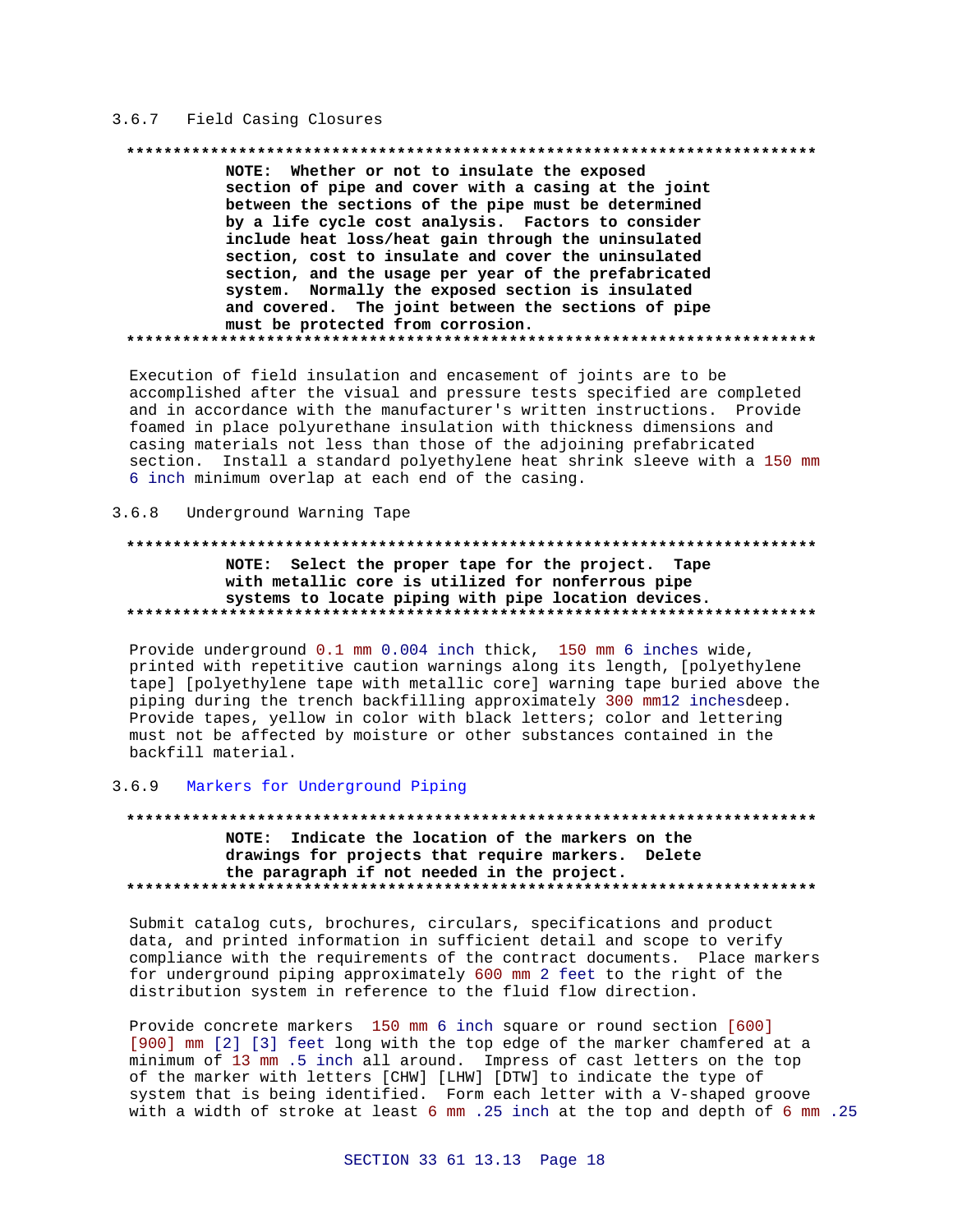inch. Provide elevation of markers no more than [25] [50] [75] [100] mm  $[1]$   $[2]$   $[3]$   $[4]$  inches above finished grade.

#### $3.7$ **EARTHWORK**

Perform earthwork in accordance with Section 31 00 00 EARTHWORK.

 $3.8$ ELECTRICAL WORK

Perform electrical work in accordance with either Section 33 71 02 UNDERGROUND ELECTRICAL DISTRIBUTION or Section 33 71 01 OVERHEAD TRANSMISSION AND DISTRIBUTION.

TESTING  $3.9$ 

> Conduct tests before, during, and after installation of the system. Provide all instruments, equipment, facilities, and labor required to properly conduct the tests. Provide test pressure gauges for a specific test with dials indicating not less than 1.5 times nor more than 2 times the test pressure.

### 3.9.1 Metallic Pipe Welds

## NOTE: Where welding of piping is not required or there are no prior experiences which may warrant radiographic inspection of the welded joints this entire paragraph should be deleted.

Perform radiographic testing in accordance with ASME B31.1. Perform radiographic examination of field welds by an approved independent testing firm or firms regularly engaged in radiographic testing, and interpreted by a Certified Level III Radiographer employed by the testing firm. Review and interpretation of all radiographs must be by a Certified Level III Radiographer employed by the testing firm. Remove, reweld and radiographically examine any welds found to be unacceptable in accordance with the above criteria.

 $3.9.2$ Carrier Pipe Cleaning and Testing

Test distribution piping as required before backfilling, with all joints exposed. The area between joints may be backfilled as necessary to prevent pipe movement.

3.9.2.1 Cleaning Carrier Pipe

Prior to testing, clean the interior of the carrier pipe of foreign materials by thorough flushing with clean water with a circulating water velocity between 2 and 3 m/s (7 and 10 feet per second) for a minimum of 4 hours. Provide temporary and/or supplementary pumps if required to ensure that required velocity is achieved. Clean system strainers after the flushing operation is complete. Temporary strainers must be installed as required. Leave water in the system after flushing for testing of the system to ensure the pipe will maintain pressure and is not leaking.

 $3.9.2.2$ Hydrostatic Pressure Cycling and Tests

Hydrostatic pressure tests consist of 4 cycles; .each cycle consisting of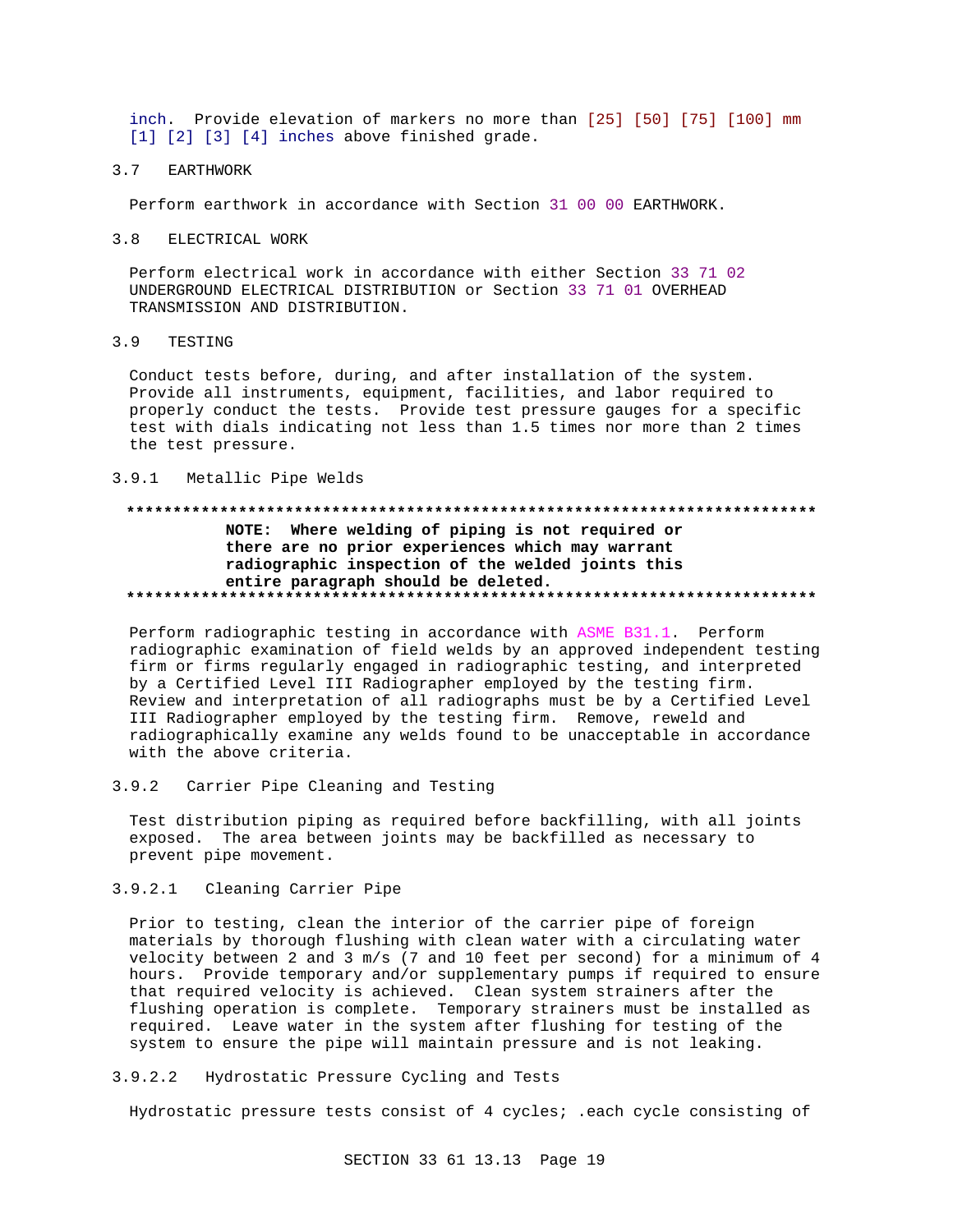a 10 minute period with the first cycle at 1000 kPa 150 psig followed by a 5 minute period at a pressure less than 350 kPa 50 psig. Begin the next cycle immediately following the completion of the previous cycle with the pressure rise and drop no more than 690 kPa 100 psi per minute. Locate the pressure gauge and take the pressure measurement at the opposite end of the system from where the pressure is applied. After completion of the hydrostatic pressure cycling, perform the first hydrostatic pressure test proving the system tight at a pressure of 1.5 times the working pressure up to 1000 kPa 150 psig and held for a minimum of 1 hour. Disconnect the pressurizing apparatus from the system before starting the 1 hour pressure holding period. Correct any test failures and repeat the hydrostatic pressure cycling and first hydrostatic pressure test until the system can hold the required pressure for at least 1 hour. After successful completion of the first hydrostatic pressure test, drain piping system and fill the piping system as defined in paragraph TREATED WATER for the remaining tests and for permanent operation of the system. Repeat the hydrostatic pressure cycling and tests for the system after the system has been filled with treated water, using the same test conditions and criteria.

## 3.9.2.3 Operational Test

Perform operational test on the complete system or testable portions thereof and conduct with full design flows and operating temperatures in all runs of piping as if in service, to demonstrate satisfactory function and operating effectiveness. The operational test will have two cycles. Each cycle must consist of a 6-hour period with treated water in the system at the maximum operating temperature of [\_\_\_\_\_] degrees C F and maximum flow rate, and a period of at least 6-hours with no flow. For dual temperature systems, the first cycle must use the heating temperature of [\_\_\_\_\_] degrees C F and the second cycle the cooling temperature of [\_\_\_\_\_] degrees C F of the designed system. Supply temporary pumps, piping connections, boilers, chillers and the gauges required to circulate the water at the desired temperatures and flow rates. Re-circulate water through supply lines and return through the return piping to demonstrate that the pressure drop is compatible with the flow rate and size of pipe and to show that obstructions do not exist in the piping system. Any unusual indicated pressure drop will be investigated and any obstructions removed. Repair any leaks found. After any obstructions have been removed and any leaks repaired, repeat the operational test until successfully passed.

## 3.9.2.4 Final Hydrostatic Test

After successful completion of the operational test, pressurize system to 1.5 times the working pressure up to 1000 kPa 150 psig and hold for a minimum of 4 hours. Disconnect pressurizing apparatus prior to the start of the 4-hour pressure holding period. Upon test failure, determine the cause of the failure, correct and repeat all of the hydrostatic pressure cycling and pressure tests.

## 3.10 MAINTENANCE

Submit [6] [\_\_\_\_\_] [hard] [optic disk] copies of operation and [6] [\_\_\_\_\_] copies of maintenance manuals for the equipment furnished, 1 complete set prior to performance testing and the remainder upon acceptance. Provide details in the operation manuals showing the step-by-step procedures required for equipment startup, operation, and shutdown. Include in the operation manuals the manufacturer's name, model number, parts list, and